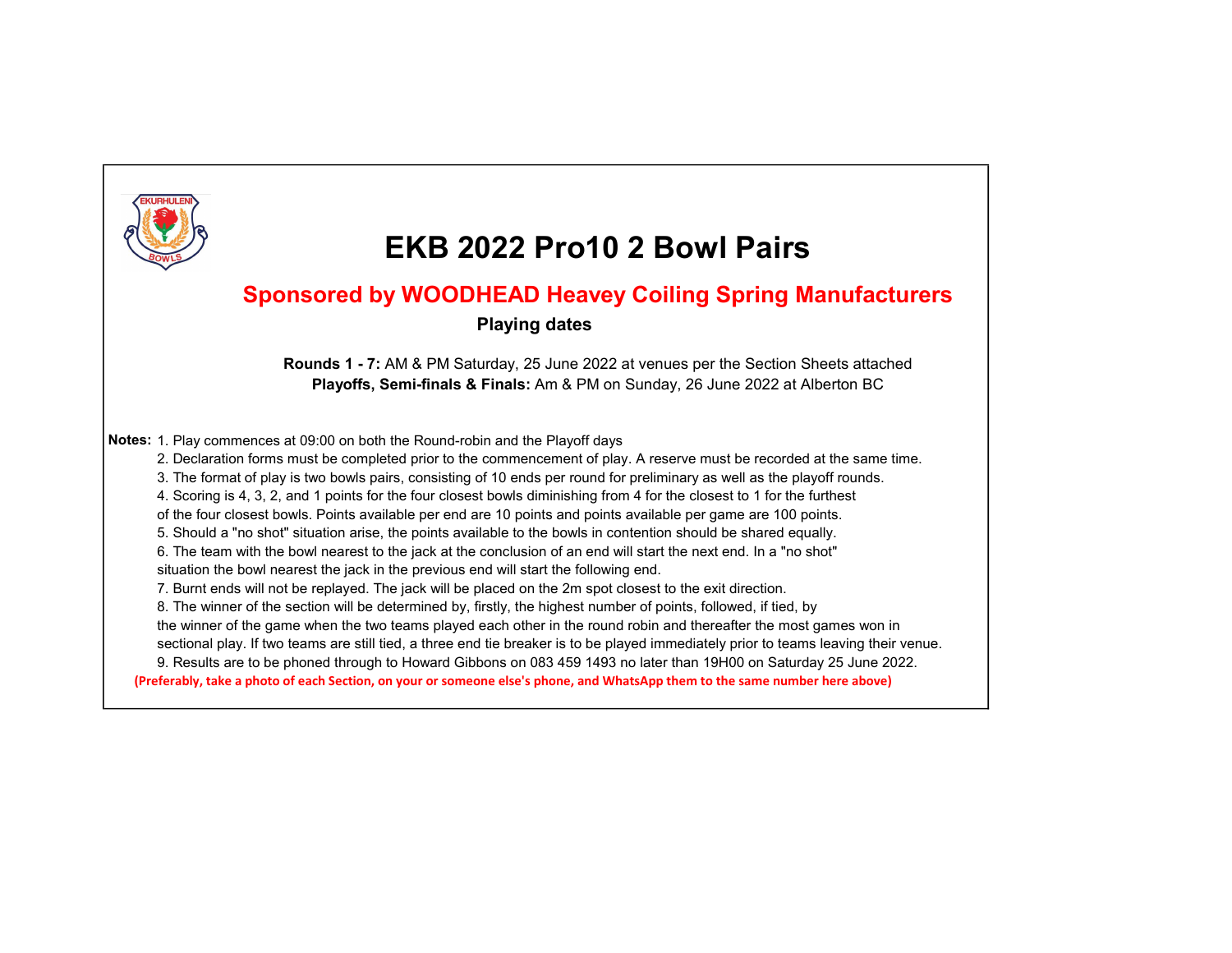

|      |                      |                |                |                         | Section 1       |          |                         |                |                         |         |                  |                         |                      | <b>Venue: BENONI CC</b> |                |                         |                      |         |                |                         |                        |                     |                |                         |                  |          | Green: A       |              |                 |              |
|------|----------------------|----------------|----------------|-------------------------|-----------------|----------|-------------------------|----------------|-------------------------|---------|------------------|-------------------------|----------------------|-------------------------|----------------|-------------------------|----------------------|---------|----------------|-------------------------|------------------------|---------------------|----------------|-------------------------|------------------|----------|----------------|--------------|-----------------|--------------|
|      |                      |                |                |                         | Avion           |          | $\overline{2}$          |                | Avion                   |         | $\boldsymbol{3}$ |                         | <b>Benoni CC</b>     |                         | 4              |                         | Edenvale             |         | 5              |                         |                        | <b>Springs Town</b> | 6              |                         | <b>Alberton</b>  |          | $\overline{z}$ |              |                 | Modderbee CS |
|      |                      |                |                |                         | <b>TLeedham</b> |          |                         |                | <b>B Harley</b>         |         |                  |                         | J Reeve              |                         |                |                         | <b>C</b> Gardiner    |         |                |                         | <b>C</b> Peters        |                     |                |                         | <b>W</b> Cloete  |          |                |              | <b>N</b> Jonker |              |
|      |                      |                |                |                         | P Leedham       |          |                         |                | <b>S Kruger</b>         |         |                  |                         | <b>M</b> Homer       |                         |                |                         | <b>G</b> Gardiner    |         |                |                         | <b>O</b> Kieswetter    |                     |                |                         | <b>B</b> Coetzer |          |                |              | J Snyman        |              |
| Date | $\tilde{\mathsf{T}}$ | 运              | Opp            | Rink                    | Ĕ               | Against  | Opp                     | Rink           | $\overline{\mathbf{e}}$ | Against | Opp              | Rink                    | $\tilde{\mathbf{e}}$ | Against                 | <b>a</b> do    | Rink                    | $\tilde{\mathbf{e}}$ | Against | Opp            | Rink                    | $\overline{\tilde{e}}$ | Against             | <b>a</b> p     | Rink                    | 호                | Against  | Opp            | Rink         | Fοr             | Against      |
|      |                      | 1              | 2              | 1                       |                 |          | 1                       | 1              |                         |         | 4                | 5                       |                      |                         | 3              | 5                       |                      |         | 6              | $\overline{\mathbf{3}}$ |                        |                     | 5.             | $\overline{\mathbf{3}}$ |                  |          |                |              |                 | Bye          |
|      | ξ                    | $\overline{2}$ | 3              | $\overline{\mathbf{2}}$ |                 |          | $\overline{\mathbf{z}}$ | 4              |                         |         | 1                | $\overline{\mathbf{2}}$ |                      |                         | 5              | 1                       |                      |         | 4              | $\mathbf{1}$            |                        |                     |                |                         |                  | Bye      | $\mathbf{2}$   | 4            |                 |              |
| 2022 |                      | 3              | 4              | 3                       |                 |          | 3                       | 6              |                         |         | $\mathbf{2}$     | 6                       |                      |                         | 1              | 3                       |                      |         |                |                         |                        | Bye                 | $\overline{7}$ | 5                       |                  |          | 6              | 5            |                 |              |
| June |                      | 4              | 5              | 6                       |                 |          | 6                       | $\overline{2}$ |                         |         | 7 <sup>1</sup>   | 3                       |                      |                         |                |                         |                      | Bye     | 1              | 6                       |                        |                     | $\mathbf{2}$   | $\overline{2}$          |                  |          | 3              | 3            |                 |              |
| 25   |                      | 5              | 6              | 5                       |                 |          | 5                       | 5              |                         |         |                  |                         |                      | Bye                     | $\overline{7}$ | 6                       |                      |         | $\mathbf{2}$   | 5                       |                        |                     | 1              | 4                       |                  |          | 4              | 6            |                 |              |
|      | 좀                    | 6              | $\overline{ }$ | 4                       |                 |          |                         |                |                         | Bye     | 5                | 4                       |                      |                         | 6              | $\mathbf{1}$            |                      |         | 3              | 4                       |                        |                     | 4              | 1                       |                  |          | 1              | 5            |                 |              |
|      |                      | 7              |                |                         |                 | Bye      | 4                       | 3              |                         |         | 6 <sup>1</sup>   | 6                       |                      |                         | $\overline{2}$ | $\overline{\mathbf{3}}$ |                      |         | $\overline{ }$ | $\overline{\mathbf{2}}$ |                        |                     | 3              | 6                       |                  |          | 5              | $\mathbf{2}$ |                 |              |
|      |                      |                |                |                         | 0               | 0        |                         |                | $\mathbf{0}$            | 0       |                  |                         | $\mathbf 0$          | 0                       |                |                         | 0                    | 0       |                |                         | 0                      | 0                   |                |                         | 0                | 0        |                |              | 0               | 0            |
|      |                      |                |                |                         | Shot Diff.      | $\Omega$ |                         |                | Shot Diff.              | 0       |                  |                         | Shot Diff.           | 0l                      |                |                         | Shot Diff.           |         |                |                         | Shot Diff.             | οI                  |                |                         | Shot Diff.       | $\Omega$ |                |              | Shot Diff.      |              |
|      |                      |                |                |                         | Shot %          |          |                         |                | Shot %                  |         |                  |                         | Shot %               |                         |                |                         | Shot %               |         |                |                         | Shot %                 |                     |                |                         | Shot %           |          |                |              | Shot %          |              |
|      |                      |                |                |                         |                 |          |                         |                |                         |         |                  |                         |                      |                         |                |                         | Winner:              |         |                |                         |                        |                     |                |                         |                  |          |                |              |                 |              |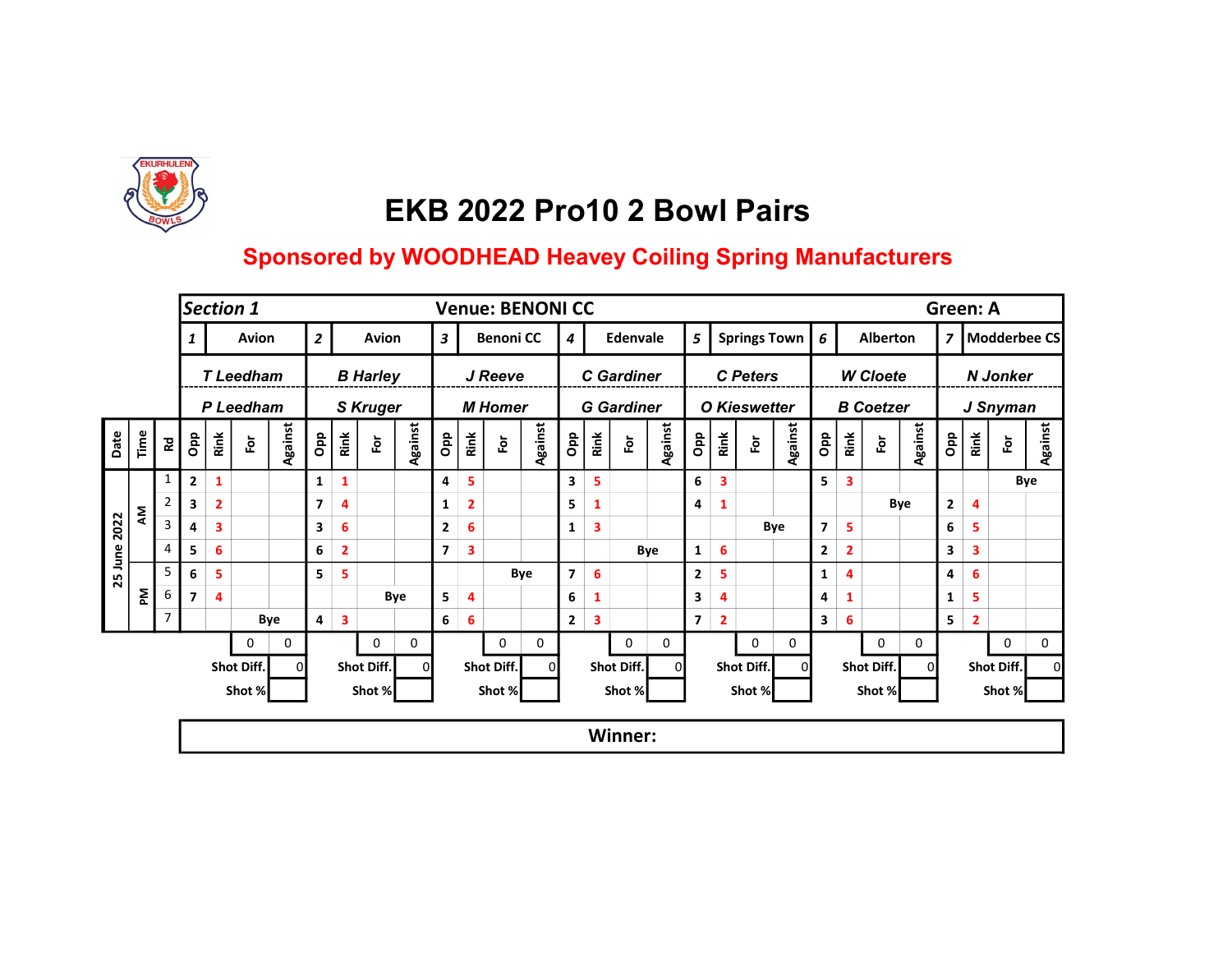

|      |      |                |                |              | Section 2       |                |                |                         |                         |                |                         |                         |                  | <b>Venue: BENONI CC</b> |                |                |                         |         |                |   |                |                  |              |                 |                |                      |          | <b>Green: A</b> |                |            |         |
|------|------|----------------|----------------|--------------|-----------------|----------------|----------------|-------------------------|-------------------------|----------------|-------------------------|-------------------------|------------------|-------------------------|----------------|----------------|-------------------------|---------|----------------|---|----------------|------------------|--------------|-----------------|----------------|----------------------|----------|-----------------|----------------|------------|---------|
|      |      |                |                |              | Avion           |                | $\overline{2}$ |                         |                         | Kempton Park 3 |                         |                         | <b>Benoni CC</b> |                         | 4              |                | Edenvale                |         | 5              |   |                |                  | Springs Town | $6\overline{6}$ |                | <b>Alberton</b>      |          | $\overline{z}$  |                |            |         |
|      |      |                |                |              | P Galloway      |                |                |                         | J van Rooyen            |                |                         |                         | <b>K</b> Jones   |                         |                |                | <b>M</b> Muller         |         |                |   |                | <b>S</b> Praat   |              |                 |                | <b>R</b> van Niekerk |          |                 |                |            |         |
|      |      |                |                |              | <b>T</b> Visser |                |                |                         | <b>M Pieterse</b>       |                |                         |                         | <b>K</b> Thomas  |                         |                |                | A Cockrell              |         |                |   |                | <b>E</b> Maatens |              |                 |                | M de Sousa           |          |                 |                |            |         |
| Date | Time | <b>Rd</b>      | Opp            | Rink         | 应               | <b>Against</b> | <b>a</b> p     | Rink                    | $\overline{\mathbf{e}}$ | <b>Against</b> | <b>Opp</b>              | Rink                    | 호                | <b>Against</b>          | <b>a</b> p     | Rink           | $\overline{\mathbf{e}}$ | Against | <b>a</b> d     |   | Rink           | Ĕ                | Against      | Opp             | Rink           | 훈                    | Against  | <b>ado</b>      | Rink           | For        | Against |
|      |      | 1              | $\overline{2}$ | 6            |                 |                | 1              | 6                       |                         |                | 4                       | $\overline{\mathbf{2}}$ |                  |                         | 3              | $\overline{2}$ |                         |         | 6              | 4 |                |                  |              | 5               | $\overline{4}$ |                      |          |                 |                |            | Bye     |
|      | ξ    | $\overline{2}$ | 3              | 5            |                 |                | 7              | $\overline{\mathbf{3}}$ |                         |                | 1                       | 5                       |                  |                         | 5              | 6              |                         |         | 4              |   | 6              |                  |              |                 |                |                      | Bye      | $\mathbf{2}$    | 3              |            |         |
| 2022 |      | 3              | 4              | 4            |                 |                | 3              | 1                       |                         |                | $\mathbf{2}$            | 1                       |                  |                         | $\mathbf{1}$   | 4              |                         |         |                |   |                |                  | Bye          | $\overline{7}$  | $\overline{2}$ |                      |          | 6               | $\overline{2}$ |            |         |
| June |      | 4              | 5              | 1            |                 |                | 6              | 5                       |                         |                | $\overline{\mathbf{z}}$ | 4                       |                  |                         |                |                |                         | Bye     | $\mathbf{1}$   |   | $\mathbf{1}$   |                  |              | $\mathbf{2}$    | 5              |                      |          | 3               | 4              |            |         |
| 25   |      | 5              | 6              | 3            |                 |                | 5              | $\overline{2}$          |                         |                |                         |                         |                  | Bye                     | $\overline{7}$ | $\mathbf{1}$   |                         |         | $\mathbf{2}$   |   | $\overline{2}$ |                  |              | 1               | 3              |                      |          | 4               | 1              |            |         |
|      | 론    | 6              | $\overline{7}$ | $\mathbf{2}$ |                 |                |                |                         |                         | Bye            | 5                       | 3                       |                  |                         | 6              | 6              |                         |         | 3              |   | 3              |                  |              | 4               | 6              |                      |          | 1               | $\mathbf{2}$   |            |         |
|      |      | $\overline{7}$ |                |              |                 | Bye            | 4              | $\overline{4}$          |                         |                | 6 <sup>1</sup>          | $\mathbf{1}$            |                  |                         | $\overline{2}$ | 4              |                         |         | $\overline{ }$ |   | 5              |                  |              | 3               | 1              |                      |          | 5               | 5              |            |         |
|      |      |                |                |              | 0               | 0              |                |                         | $\mathbf 0$             | 0              |                         |                         | $\mathbf 0$      | 0                       |                |                | 0                       | 0       |                |   |                | 0                | 0            |                 |                | 0                    | 0        |                 |                | 0          | 0       |
|      |      |                |                |              | Shot Diff.      | $\Omega$       |                |                         | Shot Diff.              | 01             |                         |                         | Shot Diff.       | ΩI                      |                |                | Shot Diff.              |         |                |   |                | Shot Diff.       | ΩI           |                 |                | Shot Diff.           | $\Omega$ |                 |                | Shot Diff. |         |
|      |      |                |                |              | Shot %          |                |                |                         | Shot %                  |                |                         |                         | Shot %           |                         |                |                | Shot %                  |         |                |   |                | Shot %           |              |                 |                | Shot %               |          |                 |                | Shot %     |         |
|      |      |                |                |              |                 |                |                |                         |                         |                |                         |                         |                  |                         |                |                | Winner:                 |         |                |   |                |                  |              |                 |                |                      |          |                 |                |            |         |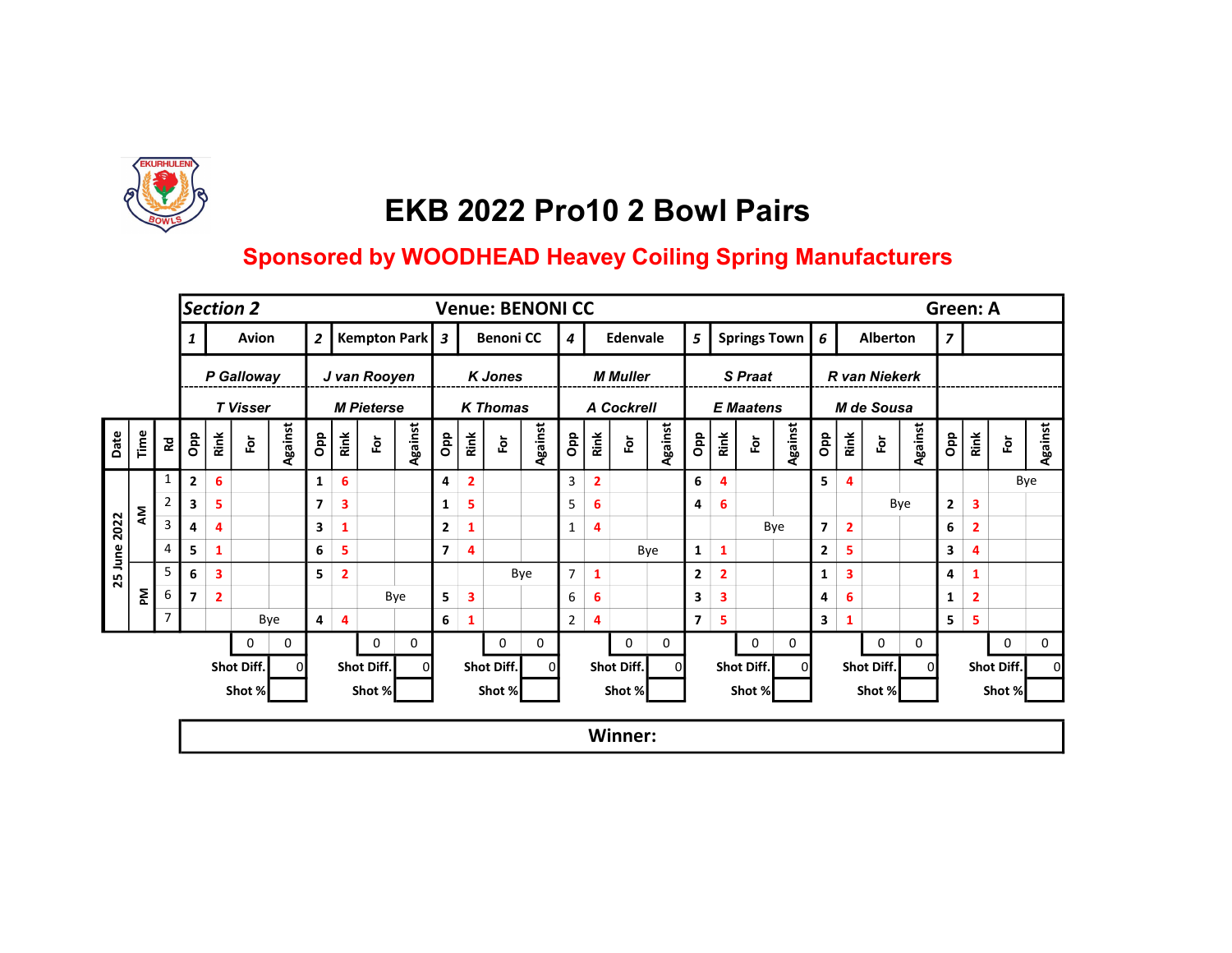

|      |      |                |                          |                | Section 3       |                |                |                |                         |                 |                |                |                  | <b>Venue: KEMPTON PARK</b> |                |      |                      |         |                |                |                   |                     |                |                         |                 |          | Green: A     |                |            |         |
|------|------|----------------|--------------------------|----------------|-----------------|----------------|----------------|----------------|-------------------------|-----------------|----------------|----------------|------------------|----------------------------|----------------|------|----------------------|---------|----------------|----------------|-------------------|---------------------|----------------|-------------------------|-----------------|----------|--------------|----------------|------------|---------|
|      |      |                |                          |                | Avion           |                | $\overline{2}$ |                |                         | Kempton Park 3  |                |                | <b>Benoni CC</b> |                            | 4              |      | Edenvale             |         | 5              |                |                   | <b>Springs Town</b> | 6              |                         | <b>Alberton</b> |          | 7            |                |            |         |
|      |      |                |                          |                | <b>R</b> Beatty |                |                |                | <b>G</b> Fourie         |                 |                |                | C Borhan         |                            |                |      | <b>G</b> Burns       |         |                |                | <b>R</b> Tancrel  |                     |                |                         | P Ferreira      |          |              |                |            |         |
|      |      |                |                          |                | S Yelverton     |                |                |                |                         | J van der Merwe |                |                | S Taylor         |                            |                |      | <b>M Phiri</b>       |         |                |                | <b>D</b> Hartmann |                     |                |                         | <b>L</b> Burger |          |              |                |            |         |
| Date | Time | <b>Rd</b>      | Opp                      | Rink           | 应               | <b>Against</b> | <b>a</b> p     | Rink           | $\overline{\mathbf{e}}$ | Against         | <b>a</b> p     | Rink           | 효                | <b>Against</b>             | <b>a</b> p     | Rink | $\tilde{\mathbf{e}}$ | Against | <b>a</b> p     | Rink           | ē                 | <b>Against</b>      | <b>a</b> do    | Rink                    | 훈               | Against  | <b>a</b> p   | Rink           | For        | Against |
|      |      | 1              | $\overline{2}$           | 1              |                 |                | 1              | 1              |                         |                 | 4              | 5              |                  |                            | 3              | 5    |                      |         | 6              | 3              |                   |                     | 5              | $\overline{\mathbf{3}}$ |                 |          |              |                |            | Bye     |
|      | ξ    | $\overline{2}$ | 3                        | $\overline{2}$ |                 |                | 7              | $\overline{4}$ |                         |                 | 1              | $\overline{2}$ |                  |                            | 5              | 1    |                      |         | 4              | $\mathbf{1}$   |                   |                     |                |                         |                 | Bye      | $\mathbf{2}$ | 4              |            |         |
| 2022 |      | 3              | 4                        | 3              |                 |                | 3              | 6              |                         |                 | $\mathbf{2}$   | 6              |                  |                            | 1              | 3    |                      |         |                |                |                   | Bye                 | $\overline{7}$ | 5                       |                 |          | 6            | 5              |            |         |
| June |      | $\overline{4}$ | 5                        | 6              |                 |                | 6              | $\overline{2}$ |                         |                 | $\overline{ }$ | 3              |                  |                            |                |      |                      | Bye     | 1              | 6              |                   |                     | $\mathbf{2}$   | $\overline{2}$          |                 |          | 3            | 3              |            |         |
| 25   |      | 5              | 6                        | 5              |                 |                | 5              | 5              |                         |                 |                |                |                  | Bye                        | $\overline{7}$ | 6    |                      |         | $\mathbf{2}$   | 5              |                   |                     | 1              | $\overline{4}$          |                 |          | 4            | 6              |            |         |
|      | 론    | 6              | $\overline{\phantom{a}}$ | 4              |                 |                |                |                |                         | Bye             | 5              | 4              |                  |                            | 6              | 1    |                      |         | 3              | 4              |                   |                     | 4              | 1                       |                 |          | 1            | 5              |            |         |
|      |      | $\overline{7}$ |                          |                |                 | Bye            | 4              | 3              |                         |                 | 6              | 6              |                  |                            | $\mathbf{2}$   | 3    |                      |         | $\overline{ }$ | $\overline{2}$ |                   |                     | 3              | 6                       |                 |          | 5            | $\overline{2}$ |            |         |
|      |      |                |                          |                | 0               | 0              |                |                | 0                       | 0               |                |                | 0                | 0                          |                |      | 0                    | 0       |                |                | 0                 | 0                   |                |                         | 0               | 0        |              |                | 0          | 0       |
|      |      |                |                          |                | Shot Diff.      | $\Omega$       |                |                | Shot Diff.              | $\Omega$        |                |                | Shot Diff.       | $\Omega$                   |                |      | Shot Diff.           |         |                |                | Shot Diff.        | ΩI                  |                |                         | Shot Diff.      | $\Omega$ |              |                | Shot Diff. |         |
|      |      |                |                          |                | Shot %          |                |                |                | Shot %                  |                 |                |                | Shot %           |                            |                |      | Shot %               |         |                |                | Shot %            |                     |                |                         | Shot %          |          |              |                | Shot %     |         |
|      |      |                |                          |                |                 |                |                |                |                         |                 |                |                |                  |                            |                |      | Winner:              |         |                |                |                   |                     |                |                         |                 |          |              |                |            |         |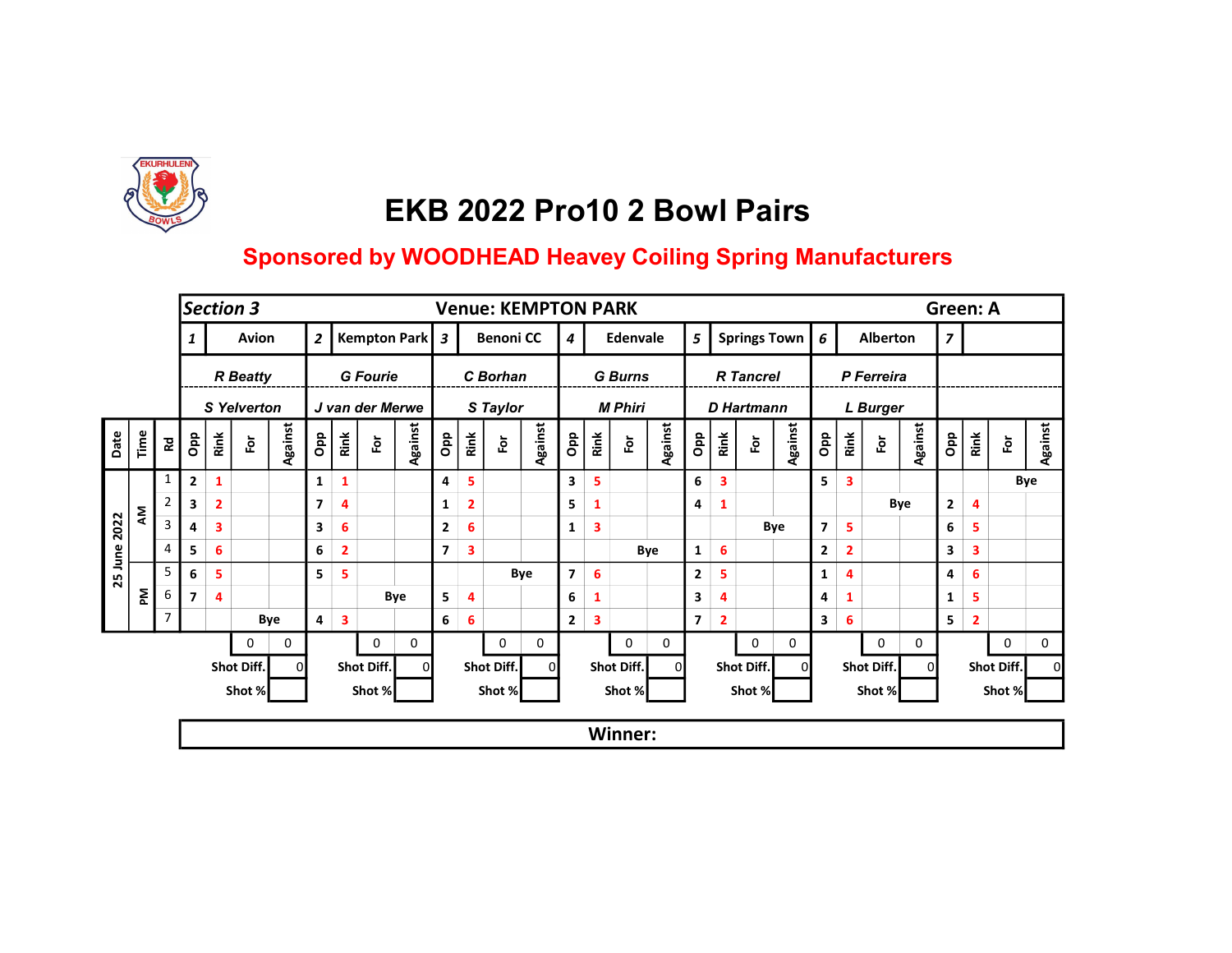

|      |      |                |                          |                         | Section 4            |         |                |                         |                |          |                |                | <b>Venue: KEMPTON PARK</b> |         |                |              |                 |         |                         |                |                  |         |                |                         |                         |          | Green: A       |              |            |         |
|------|------|----------------|--------------------------|-------------------------|----------------------|---------|----------------|-------------------------|----------------|----------|----------------|----------------|----------------------------|---------|----------------|--------------|-----------------|---------|-------------------------|----------------|------------------|---------|----------------|-------------------------|-------------------------|----------|----------------|--------------|------------|---------|
|      |      |                |                          |                         | Avion                |         | $\overline{2}$ |                         | Kempton Park 3 |          |                |                | <b>Benoni CC</b>           |         | 4              |              | Edenvale        |         | 5                       |                | <b>Northmead</b> |         | 6              |                         | Alberton                |          | 7              |              |            |         |
|      |      |                |                          |                         | D Henn               |         |                |                         | <b>M</b> Hunt  |          |                |                | P Vergers                  |         |                |              | <b>S</b> Waters |         |                         |                | <b>R</b> Clough  |         |                |                         | S Smith                 |          |                |              |            |         |
|      |      |                |                          |                         | C Henn               |         |                |                         | <b>M</b> Hunt  |          |                |                | A Martindale               |         |                |              | A Waters        |         |                         |                | L Cameron        |         |                |                         | <b>E</b> Smith          |          |                |              |            |         |
| Date | Time | 5g             | Opp                      | Rink                    | $\tilde{\mathbf{e}}$ | Against | Opp            | Rink                    | $\bf \bar{e}$  | Against  | <b>Opp</b>     | Rink           | è                          | Against | <b>ado</b>     | Rink         | $\bf \bar{e}$   | Against | <b>a</b> p              | Rink           | έŏ               | Against | ado            | Rink                    | $\overline{\mathsf{P}}$ | Against  | <b>a</b> do    | Rink         | For        | Against |
|      |      | 1              | $\overline{2}$           | 6                       |                      |         | 1              | 6                       |                |          | 4              | $\overline{2}$ |                            |         | 3              | $\mathbf{2}$ |                 |         | 6                       | 4              |                  |         | 5.             | 4                       |                         |          |                |              |            | Bye     |
|      | ξ    | $\overline{2}$ | 3                        | 5                       |                      |         | 7              | $\overline{\mathbf{3}}$ |                |          | 1              | 5              |                            |         | 5              | 6            |                 |         | 4                       | 6              |                  |         |                |                         |                         | Bye      | $\overline{2}$ | 3            |            |         |
| 2022 |      | 3              | 4                        | 4                       |                      |         | 3              | 1                       |                |          | $\overline{2}$ | 1              |                            |         | $\mathbf{1}$   | 4            |                 |         |                         |                |                  | Bye     | $\overline{7}$ | $\overline{2}$          |                         |          | 6              | 2            |            |         |
| June |      | 4              | 5                        | 1                       |                      |         | 6              | 5                       |                |          | $\overline{7}$ | 4              |                            |         |                |              |                 | Bye     | 1                       | $\mathbf{1}$   |                  |         | $\mathbf{2}$   | 5                       |                         |          | 3              | 4            |            |         |
| 25   |      | 5              | 6                        | $\overline{\mathbf{3}}$ |                      |         | 5              | $\overline{\mathbf{2}}$ |                |          |                |                | Bye                        |         | $\overline{7}$ | $\mathbf{1}$ |                 |         | $\mathbf{2}$            | $\overline{2}$ |                  |         | $\mathbf{1}$   | $\overline{\mathbf{3}}$ |                         |          | 4              | 1            |            |         |
|      | 혼    | 6              | $\overline{\phantom{a}}$ | $\mathbf{2}$            |                      |         |                |                         |                | Bye      | 5              | 3              |                            |         | 6              | 6            |                 |         | 3                       | 3              |                  |         | 4              | 6                       |                         |          | 1              | $\mathbf{2}$ |            |         |
|      |      | $\overline{7}$ |                          |                         |                      | Bye     | 4              | 4                       |                |          | 6              | 1              |                            |         | $\overline{2}$ | 4            |                 |         | $\overline{\mathbf{z}}$ | 5              |                  |         | 3              | 1                       |                         |          | 5              | 5            |            |         |
|      |      |                |                          |                         | 0                    | 0       |                |                         | 0              | 0        |                |                | 0                          | 0       |                |              | 0               | 0       |                         |                | 0                | 0       |                |                         | 0                       | 0        |                |              | 0          | 0       |
|      |      |                |                          |                         | Shot Diff.           |         |                |                         | Shot Diff.     | $\Omega$ |                |                | Shot Diff.                 | ΩI      |                |              | Shot Diff.      | ΩI      |                         |                | Shot Diff.       | ΩI      |                |                         | Shot Diff.              | $\Omega$ |                |              | Shot Diff. |         |
|      |      |                |                          |                         | Shot %               |         |                |                         | Shot %         |          |                |                | Shot %                     |         |                |              | Shot %          |         |                         |                | Shot %           |         |                |                         | Shot %                  |          |                |              | Shot %     |         |
|      |      |                |                          |                         |                      |         |                |                         |                |          |                |                |                            |         |                |              | Winner:         |         |                         |                |                  |         |                |                         |                         |          |                |              |            |         |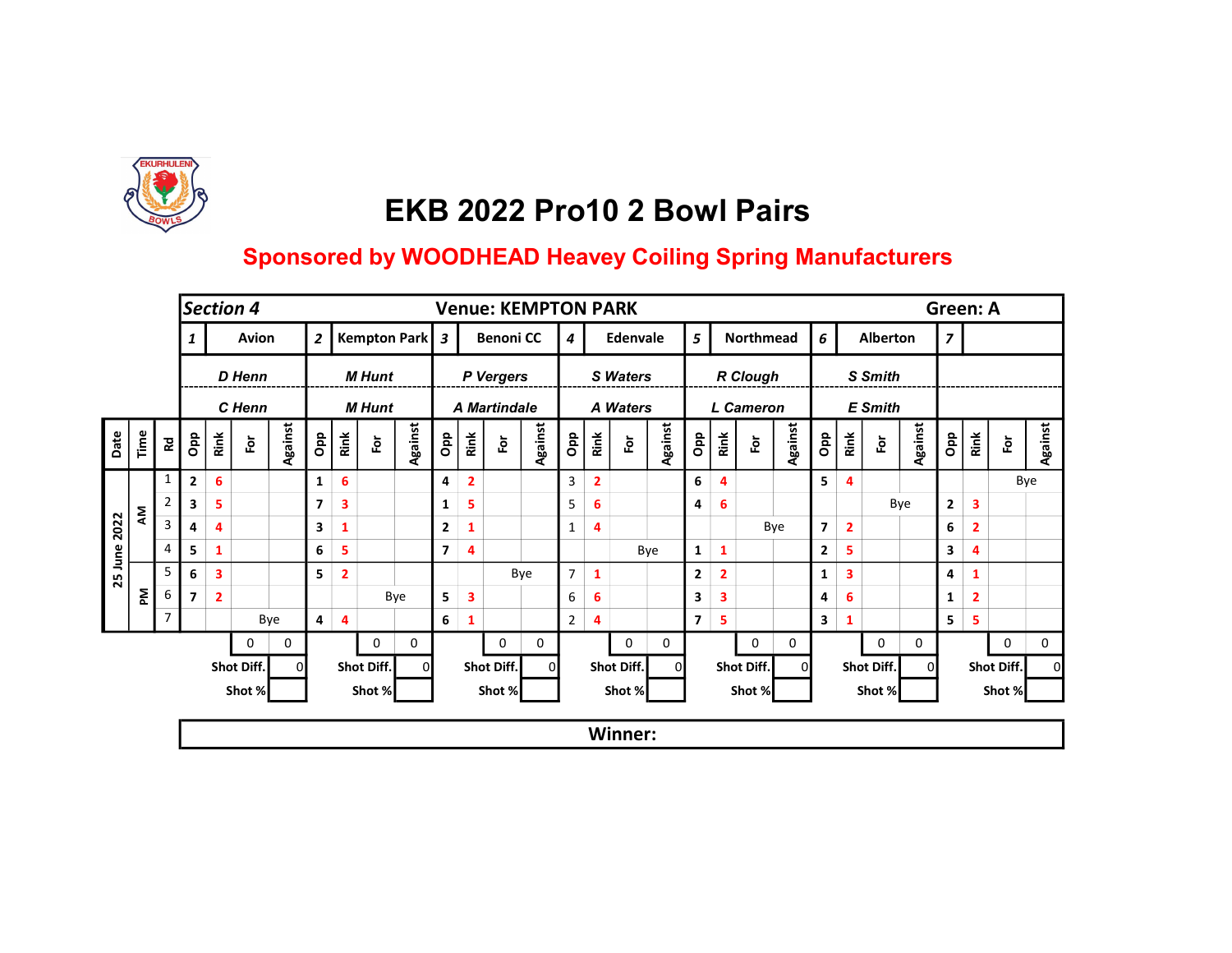

|         |      |                |                          |                | Section 5  |          |                          |                         |                              |                |                         |                         |                      | <b>Venue: ALBERTON</b> |                         |      |                  |                |                         |                         |                  |                  |             |                |                         |          | Green: A       |              |             |         |
|---------|------|----------------|--------------------------|----------------|------------|----------|--------------------------|-------------------------|------------------------------|----------------|-------------------------|-------------------------|----------------------|------------------------|-------------------------|------|------------------|----------------|-------------------------|-------------------------|------------------|------------------|-------------|----------------|-------------------------|----------|----------------|--------------|-------------|---------|
|         |      |                |                          |                | Avion      |          | $\overline{\mathbf{c}}$  |                         |                              | Kempton Park 3 |                         |                         | Lake Club            |                        | $\boldsymbol{4}$        |      | <b>Boksburg</b>  |                | 5                       |                         |                  | <b>Northmead</b> | 6           |                | Alberton                |          | $\overline{z}$ |              |             |         |
|         |      |                |                          |                | C Galloway |          |                          |                         | <b>G</b> Pringle             |                |                         |                         | S Madsen             |                        |                         |      | <b>S</b> Blanche |                |                         |                         | <b>D</b> Howell  |                  |             |                | <b>R</b> Boyer          |          |                |              |             |         |
|         |      |                |                          |                | J James    |          |                          |                         | C Pringle                    |                |                         |                         | L Cloete             |                        |                         |      | <b>S</b> Blanche |                |                         |                         | <b>R</b> Booklyn |                  |             |                | <b>B</b> Boyer          |          |                |              |             |         |
| Date    | Time | <b>Rd</b>      | Opp                      | Rink           | 应          | Against  | <b>a</b> p               | Rink                    | $\overleftarrow{\mathsf{e}}$ | <b>Against</b> | Opp                     | Rink                    | $\tilde{\mathbf{e}}$ | <b>Against</b>         | <b>a</b> p              | Rink | $\bf \bar{e}$    | <b>Against</b> | дар                     | Rink                    | Ĕŏ               | Against          | <b>a</b> do | Rink           | $\overline{\mathbf{e}}$ | Against  | Opp            | Rink         | For         | Against |
|         |      | 1              | $\mathbf{2}$             | 1              |            |          | 1                        | $\mathbf{1}$            |                              |                | 4                       | 5                       |                      |                        | 3                       | 5    |                  |                | 6                       | $\overline{\mathbf{3}}$ |                  |                  | 5.          | $\mathbf{3}$   |                         |          |                |              |             | Bye     |
|         | ξ    | $\overline{2}$ | 3                        | $\overline{2}$ |            |          | $\overline{\phantom{a}}$ | 4                       |                              |                | $\mathbf{1}$            | $\overline{\mathbf{2}}$ |                      |                        | 5                       | 1    |                  |                | 4                       | $\mathbf{1}$            |                  |                  |             |                |                         | Bye      | $\mathbf{2}$   | 4            |             |         |
| 2022    |      | 3              | 4                        | 3              |            |          | 3                        | 6                       |                              |                | $\mathbf{2}$            | 6                       |                      |                        | $\mathbf{1}$            | 3    |                  |                |                         |                         |                  | Bye              | 7           | 5              |                         |          | 6              | 5            |             |         |
| 25 June |      | $\overline{4}$ | 5                        | 6              |            |          | 6                        | $\overline{\mathbf{2}}$ |                              |                | $\overline{\mathbf{z}}$ | 3                       |                      |                        |                         |      |                  | Bye            | $\mathbf{1}$            | $\boldsymbol{6}$        |                  |                  | 2           | $\overline{2}$ |                         |          | 3              | 3            |             |         |
|         |      | 5              | 6                        | 5              |            |          | 5                        | 5                       |                              |                |                         |                         |                      | Bye                    | $\overline{\mathbf{z}}$ | 6    |                  |                | $\overline{\mathbf{2}}$ | 5                       |                  |                  | 1           | $\overline{4}$ |                         |          | 4              | 6            |             |         |
|         | ᅙ    | 6              | $\overline{\phantom{a}}$ | 4              |            |          |                          |                         |                              | Bye            | 5                       | 4                       |                      |                        | 6                       | 1    |                  |                | 3                       | 4                       |                  |                  | 4           | 1              |                         |          | $\mathbf{1}$   | 5            |             |         |
|         |      | 7              |                          |                |            | Bye      | 4                        | $\overline{\mathbf{3}}$ |                              |                | 6                       | 6                       |                      |                        | $\mathbf{2}$            | 3    |                  |                | $\overline{\mathbf{z}}$ | $\overline{2}$          |                  |                  | 3           | 6              |                         |          | 5              | $\mathbf{2}$ |             |         |
|         |      |                |                          |                | 0          | 0        |                          |                         | $\mathbf 0$                  | 0              |                         |                         | 0                    | 0                      |                         |      | 0                | 0              |                         |                         | 0                | 0                |             |                | $\mathbf 0$             | 0        |                |              | $\mathbf 0$ | 0       |
|         |      |                |                          |                | Shot Diff. | $\Omega$ |                          |                         | Shot Diff.                   | $\Omega$       |                         |                         | Shot Diff.           | 0                      |                         |      | Shot Diff.       |                |                         |                         | Shot Diff.       | ΩI               |             |                | Shot Diff.              | $\Omega$ |                |              | Shot Diff.  |         |
|         |      |                |                          |                | Shot %     |          |                          |                         | Shot %                       |                |                         |                         | Shot %               |                        |                         |      | Shot %           |                |                         |                         | Shot %           |                  |             |                | Shot %                  |          |                |              | Shot %      |         |
|         |      |                |                          |                |            |          |                          |                         |                              |                |                         |                         |                      |                        |                         |      | <b>Winner:</b>   |                |                         |                         |                  |                  |             |                |                         |          |                |              |             |         |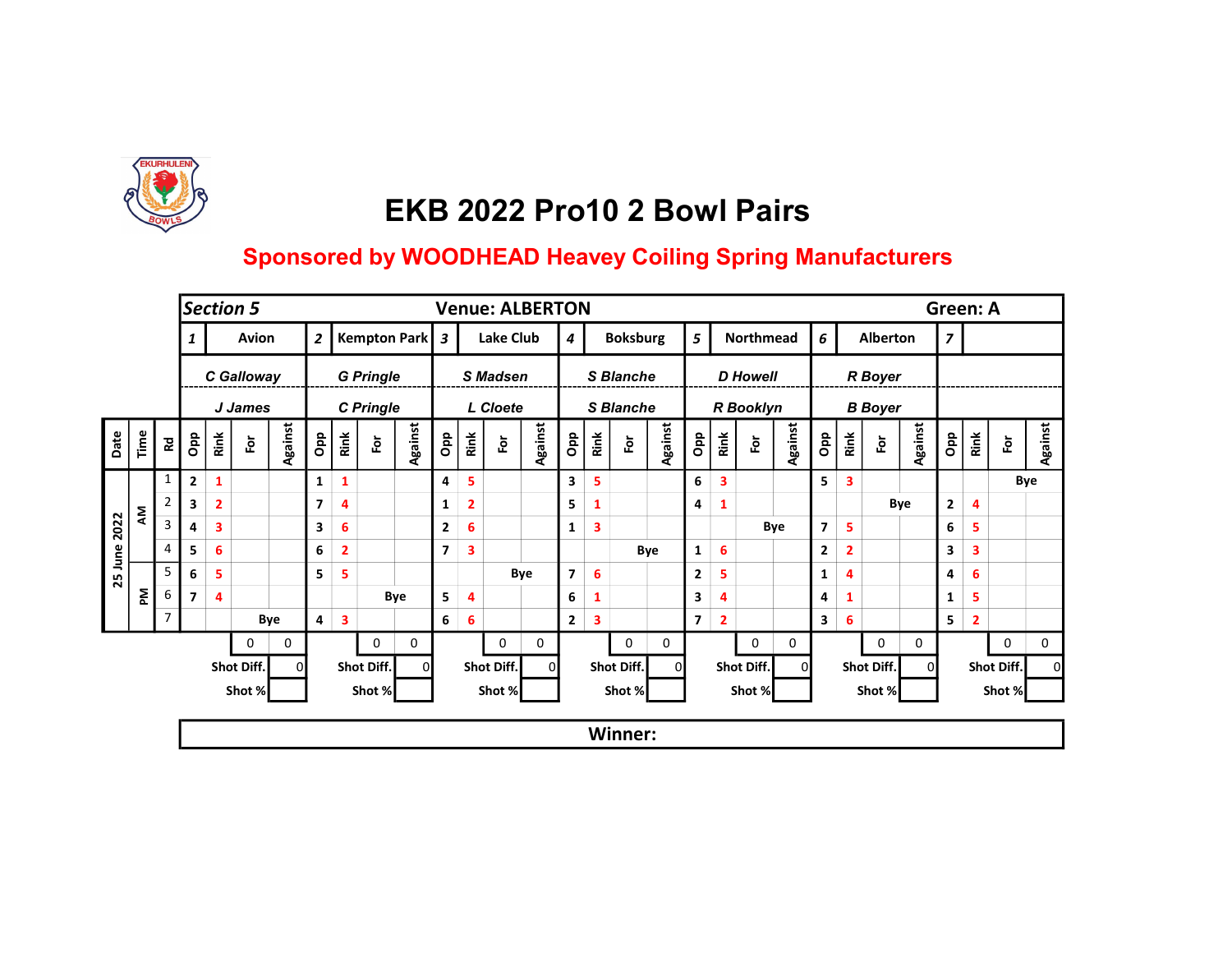

|      |      |                      |                          |                | Section 6           |                |                |                         |                  |                |                |                         | <b>Venue: ALBERTON</b> |          |                         |                |                 |                |                |                |                 |                  |                |                |                        |          | Green: A       |                |             |         |
|------|------|----------------------|--------------------------|----------------|---------------------|----------------|----------------|-------------------------|------------------|----------------|----------------|-------------------------|------------------------|----------|-------------------------|----------------|-----------------|----------------|----------------|----------------|-----------------|------------------|----------------|----------------|------------------------|----------|----------------|----------------|-------------|---------|
|      |      |                      |                          |                | Avion               |                | $\overline{2}$ |                         |                  | Kempton Park 3 |                |                         | Lake Club              |          | $\overline{4}$          |                | <b>Boksburg</b> |                | 5              |                |                 | <b>Northmead</b> | 6              |                | Alberton               |          | $\overline{z}$ |                |             |         |
|      |      |                      |                          |                | <b>G Rees-Gibbs</b> |                |                |                         | <b>H</b> Gibbons |                |                |                         | J van der Hoven        |          |                         |                | J Mellitchey    |                |                |                | <b>R</b> Lowery |                  |                |                | <b>G</b> Ramsden       |          |                |                |             |         |
|      |      |                      |                          |                | J Burger            |                |                |                         | <b>G</b> Vermaak |                |                |                         | <b>M Ciapparelli</b>   |          |                         |                | <b>CA Mills</b> |                |                |                | <b>M</b> Lowery |                  |                |                | J Sands                |          |                |                |             |         |
| Date | Time | $\mathbf{\tilde{g}}$ | Opp                      | Rink           | Ĕ                   | <b>Against</b> | $\overline{P}$ | Rink                    | $\bf \bar{e}$    | Against        | дар            | Rink                    | è                      | Against  | $\mathsf{p}^\mathsf{p}$ | Rink           | $\bf \bar{e}$   | <b>Against</b> | <b>Opp</b>     | Rink           | Ĕŏ              | Against          | <b>adO</b>     | Rink           | $\overline{\tilde{e}}$ | Against  | Opp            | Rink           | For         | Against |
|      |      | 1                    | $\mathbf{2}$             | 6              |                     |                | 1              | 6                       |                  |                | 4              | $\overline{\mathbf{2}}$ |                        |          | 3                       | $\overline{2}$ |                 |                | 6              | 4              |                 |                  | 5.             | $\overline{4}$ |                        |          |                |                |             | Bye     |
|      | ξ    | $\overline{2}$       | 3                        | 5              |                     |                | 7              | $\overline{\mathbf{3}}$ |                  |                | 1              | 5                       |                        |          | 5                       | 6              |                 |                | 4              | 6              |                 |                  |                |                |                        | Bye      | $\mathbf{2}$   | 3              |             |         |
| 2022 |      | 3                    | 4                        | 4              |                     |                | 3              | $\mathbf{1}$            |                  |                | $\mathbf{2}$   | 1                       |                        |          | $\mathbf{1}$            | 4              |                 |                |                |                |                 | Bye              | $\overline{7}$ | $\overline{2}$ |                        |          | 6              | $\overline{2}$ |             |         |
| June |      | $\overline{4}$       | 5                        | 1              |                     |                | 6              | 5                       |                  |                | $\overline{7}$ | 4                       |                        |          |                         |                |                 | Bye            | $\mathbf{1}$   | $\mathbf{1}$   |                 |                  | $\mathbf{2}$   | 5              |                        |          | 3              | 4              |             |         |
| 25   |      | 5                    | 6                        | 3              |                     |                | 5              | $\overline{\mathbf{2}}$ |                  |                |                |                         | Bye                    |          | $\overline{7}$          | 1              |                 |                | $\mathbf{2}$   | $\overline{2}$ |                 |                  | 1              | 3              |                        |          | 4              |                |             |         |
|      | 혼    | 6                    | $\overline{\phantom{a}}$ | $\overline{2}$ |                     |                |                |                         |                  | Bye            | 5              | 3                       |                        |          | 6                       | 6              |                 |                | 3              | 3              |                 |                  | 4              | 6              |                        |          | $\mathbf{1}$   | 2              |             |         |
|      |      | $\overline{7}$       |                          |                |                     | Bye            | 4              | 4                       |                  |                | 6              | 1                       |                        |          | $\overline{2}$          | 4              |                 |                | $\overline{7}$ | 5              |                 |                  | 3              | 1              |                        |          | 5              | 5              |             |         |
|      |      |                      |                          |                | $\mathbf 0$         | 0              |                |                         | 0                | 0              |                |                         | 0                      | 0        |                         |                | 0               | 0              |                |                | $\mathbf 0$     | 0                |                |                | $\mathbf{0}$           | 0        |                |                | $\mathbf 0$ | 0       |
|      |      |                      |                          |                | Shot Diff.          |                |                |                         | Shot Diff.       | 0              |                |                         | Shot Diff.             | $\Omega$ |                         |                | Shot Diff.      |                |                |                | Shot Diff.      | ΩI               |                |                | Shot Diff.             | $\Omega$ |                |                | Shot Diff.  |         |
|      |      |                      |                          |                | Shot %              |                |                |                         | Shot %           |                |                |                         | Shot %                 |          |                         |                | Shot %          |                |                |                | Shot %          |                  |                |                | Shot %                 |          |                |                | Shot %      |         |
|      |      |                      |                          |                |                     |                |                |                         |                  |                |                |                         |                        |          |                         |                | Winner:         |                |                |                |                 |                  |                |                |                        |          |                |                |             |         |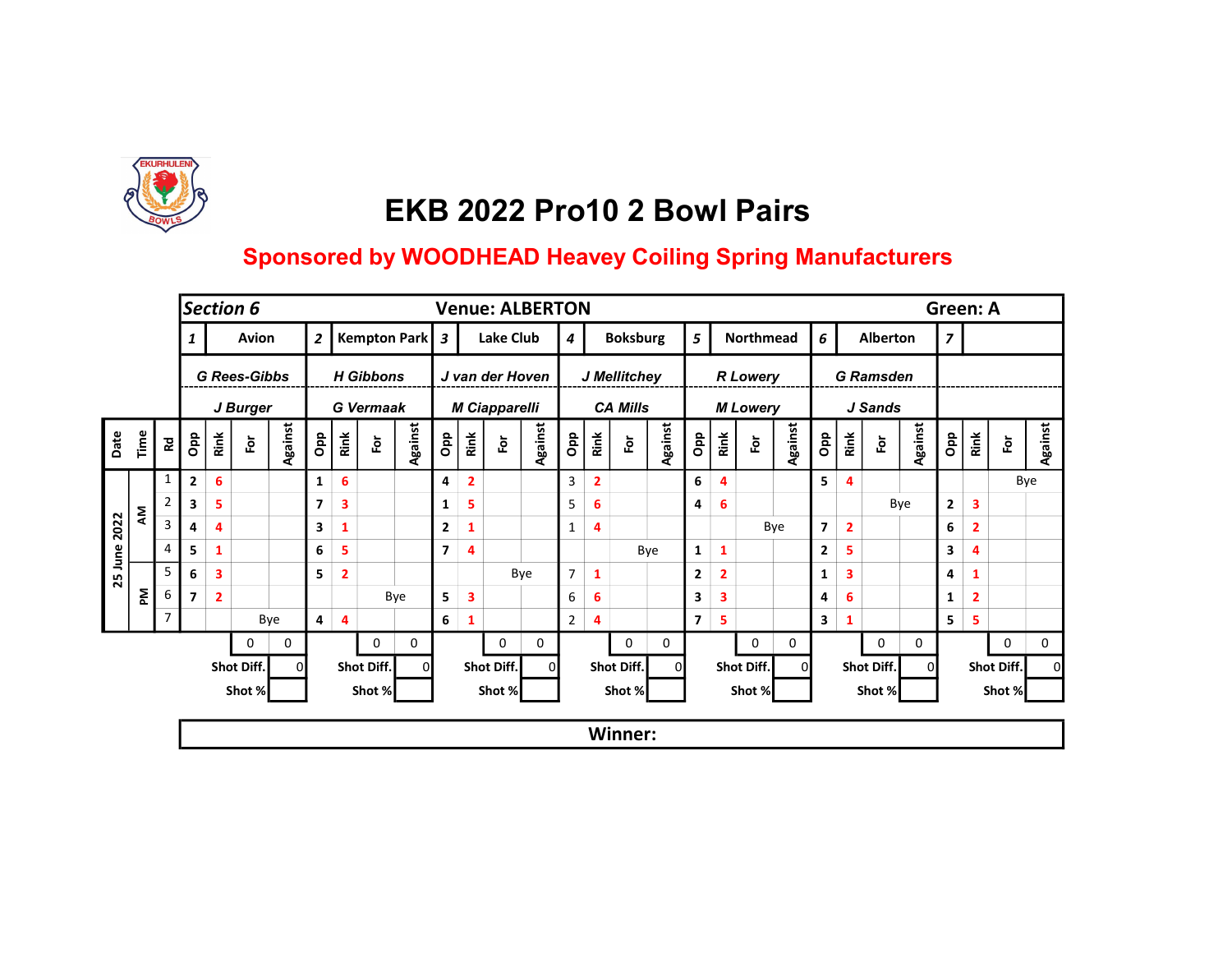

|      |      |                |                |                | Section 7         |                |                |                         |             |                      |                |                         | <b>Venue: DELVILLE GERMISTON</b> |                |                |                         |                  |                |                |              |                   |         |                |                         |                         |         | Green: A       |              |            |         |  |
|------|------|----------------|----------------|----------------|-------------------|----------------|----------------|-------------------------|-------------|----------------------|----------------|-------------------------|----------------------------------|----------------|----------------|-------------------------|------------------|----------------|----------------|--------------|-------------------|---------|----------------|-------------------------|-------------------------|---------|----------------|--------------|------------|---------|--|
|      |      |                |                |                | Avion             |                | $\overline{2}$ |                         |             | Kempton Park 3       |                |                         | Lake Club                        |                | $\overline{4}$ |                         | <b>Boksburg</b>  |                | 5              |              | <b>Northmead</b>  |         | 6              |                         | Del Germ                |         | $\overline{z}$ |              |            |         |  |
|      |      |                |                |                | <b>M</b> Fernades |                |                |                         |             | J van der Westhuizen |                |                         | A Kunwal                         |                |                |                         | <b>B</b> Barnard |                |                |              | <b>M Kudsen</b>   |         |                |                         | S Braybrooke            |         |                |              |            |         |  |
|      |      |                |                |                | <b>W</b> Jones    |                |                |                         | R Wayland   |                      |                |                         | D Bhikaha                        |                |                |                         | <b>S</b> Barnard |                |                |              | <b>A Flemming</b> |         |                |                         | A Warrender             |         |                |              |            |         |  |
| Date | Time | <b>R</b> d     | Opp            | Rink           | $\bf \bar{e}$     | <b>Against</b> | Opp            | Rink                    | $\tilde{e}$ | Against              | Opp            | Rink                    | è                                | <b>Against</b> | <b>ado</b>     | Rink                    | $\bf \bar{e}$    | <b>Against</b> | Opp            | Rink         | 효                 | Against | Opp            | Rink                    | $\overline{\mathbf{e}}$ | Against | дар            | Rink         | For        | Against |  |
|      |      | $\mathbf{1}$   | $\overline{2}$ | 1              |                   |                | 1              | $\mathbf{1}$            |             |                      | 4              | 5                       |                                  |                | 3              | 5                       |                  |                | 6              | 3            |                   |         | 5.             | $\overline{\mathbf{3}}$ |                         |         |                |              |            | Bye     |  |
|      | ξ    |                | 3              | $\overline{2}$ |                   |                | 7              | $\overline{4}$          |             |                      | 1              | $\overline{\mathbf{2}}$ |                                  |                | 5              | 1                       |                  |                | 4              | 1            |                   |         |                |                         |                         | Bye     | $\mathbf{2}$   | 4            |            |         |  |
| 2022 |      | 3              | 4              | 3              |                   |                | 3              | 6                       |             |                      | $\mathbf{2}$   | 6                       |                                  |                | $\mathbf{1}$   | $\overline{\mathbf{3}}$ |                  |                |                |              |                   | Bye     | $\overline{7}$ | 5                       |                         |         | 6              | 5            |            |         |  |
| June |      | 4              | 5              | 6              |                   |                | 6              | $\overline{\mathbf{2}}$ |             |                      | $\overline{7}$ | 3                       |                                  |                |                |                         |                  | Bye            | 1              | 6            |                   |         | $\mathbf{2}$   | $\overline{2}$          |                         |         | 3              | 3            |            |         |  |
| 25   |      | 5              | 6              | 5              |                   |                | 5              | 5                       |             |                      |                |                         | Bye                              |                | $\overline{7}$ | 6                       |                  |                | $\mathbf{2}$   | 5            |                   |         | 1              | 4                       |                         |         | 4              | 6            |            |         |  |
|      | 혼    | 6              | $\overline{7}$ | 4              |                   |                |                |                         |             | Bye                  | 5              | 4                       |                                  |                | 6              | 1                       |                  |                | 3              | 4            |                   |         | 4              | 1                       |                         |         | 1              | 5            |            |         |  |
|      |      | $\overline{7}$ |                |                |                   | Bye            | 4              | $\overline{\mathbf{3}}$ |             |                      | 6              | 6                       |                                  |                | $\mathbf{2}$   | 3                       |                  |                | $\overline{ }$ | $\mathbf{2}$ |                   |         | 3              | 6                       |                         |         | 5              | $\mathbf{2}$ |            |         |  |
|      |      |                |                |                | 0                 | 0              |                |                         | 0           | 0                    |                |                         | 0                                | 0              |                |                         | 0                | 0              |                |              | 0                 | 0       |                |                         | 0                       | 0       |                |              | 0          | 0       |  |
|      |      |                |                |                | Shot Diff.        | $\Omega$       |                |                         | Shot Diff.  | οI                   |                |                         | Shot Diff.                       | ΩI             |                |                         | Shot Diff.       |                |                |              | Shot Diff.        |         |                |                         | Shot Diff.              | ΩI      |                |              | Shot Diff. |         |  |
|      |      |                |                |                | Shot %            |                |                |                         | Shot %      |                      |                |                         | Shot %                           |                |                |                         | Shot %           |                |                |              | Shot %            |         |                |                         | Shot %                  |         |                |              | Shot %     |         |  |
|      |      |                |                |                |                   |                |                |                         |             |                      |                |                         |                                  |                |                |                         | <b>Winner:</b>   |                |                |              |                   |         |                |                         |                         |         |                |              |            |         |  |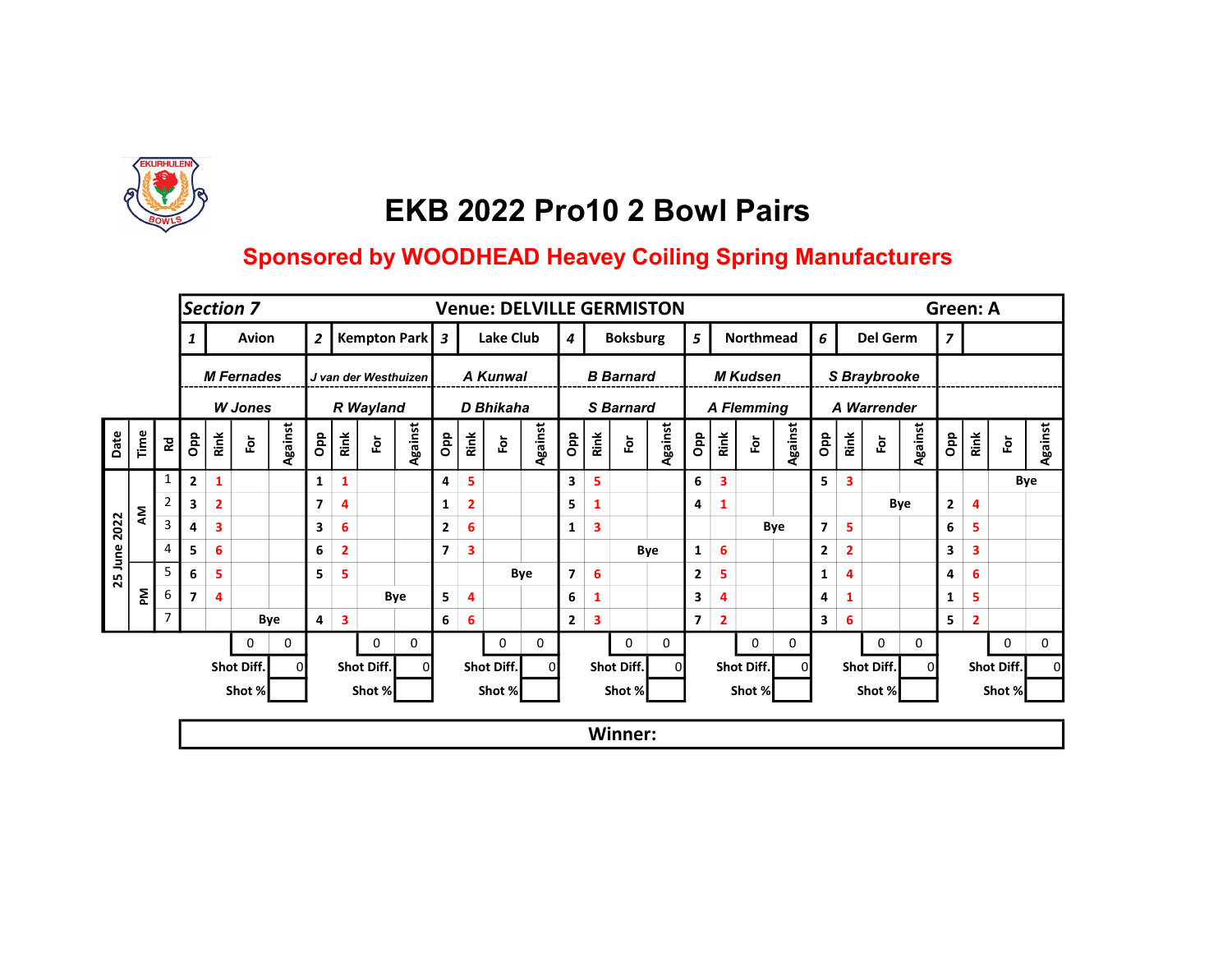

|      |      |                |                |                | Section 8        |                |                |                         |                 |                |                |                | <b>Venue: DELVILLE GERMISTON</b> |                |                |                |                 |                |                |                |                  |         |                |                         |            |         | Green: A       |                |               |         |
|------|------|----------------|----------------|----------------|------------------|----------------|----------------|-------------------------|-----------------|----------------|----------------|----------------|----------------------------------|----------------|----------------|----------------|-----------------|----------------|----------------|----------------|------------------|---------|----------------|-------------------------|------------|---------|----------------|----------------|---------------|---------|
|      |      |                |                |                | Avion            |                | $\overline{2}$ |                         |                 | Kempton Park 3 |                |                | Lake Club                        |                | $\overline{4}$ |                | <b>Boksburg</b> |                | 5              |                | Northmead        |         | 6              |                         | Del Germ   |         | $\overline{z}$ |                |               |         |
|      |      |                |                |                | <b>R</b> Luppnow |                |                |                         | D Botes         |                |                |                | J Molupi                         |                |                |                | N Pool          |                |                |                | <b>B</b> Stander |         |                |                         | C Hall     |         |                |                |               |         |
|      |      |                |                |                | P Vos            |                |                |                         | <b>M</b> Lennox |                |                |                | <b>E</b> King                    |                |                |                | <b>E</b> Pool   |                |                |                | <b>E</b> Zungu   |         |                |                         | A Crossey  |         |                |                |               |         |
| Date | Time | <b>R</b> d     | Opp            | Rink           | $\bf \bar{e}$    | <b>Against</b> | Opp            | Rink                    | For             | Against        | Opp            | Rink           | $\overline{\tilde{c}}$           | <b>Against</b> | <b>ado</b>     | Rink           | $\bf \bar{e}$   | <b>Against</b> | Opp            | Rink           | 훈                | Against | Opp            | Rink                    | è          | Against | Opp            | Rink           | $\bf \bar{e}$ | Against |
|      |      | $\mathbf{1}$   | $\overline{2}$ | 6              |                  |                | 1              | 6                       |                 |                | 4              | $\overline{2}$ |                                  |                | 3              | $\overline{2}$ |                 |                | 6              | 4              |                  |         | 5.             | 4                       |            |         |                |                |               | Bye     |
|      |      |                | 3              | 5.             |                  |                | 7              | $\overline{\mathbf{3}}$ |                 |                | 1              | 5              |                                  |                | 5              | 6              |                 |                | 4              | 6              |                  |         |                |                         |            | Bye     | $\mathbf{2}$   | 3              |               |         |
| 2022 | ξ    | 3              | 4              | 4              |                  |                | 3              | $\mathbf{1}$            |                 |                | $\mathbf{2}$   | 1              |                                  |                | $\mathbf{1}$   | 4              |                 |                |                |                |                  | Bye     | $\overline{7}$ | $\overline{2}$          |            |         | 6              | $\overline{2}$ |               |         |
| June |      | 4              | 5              | 1              |                  |                | 6              | 5                       |                 |                | $\overline{7}$ | 4              |                                  |                |                |                |                 | Bye            | $\mathbf{1}$   | $\mathbf{1}$   |                  |         | $\mathbf{2}$   | 5                       |            |         | 3              | 4              |               |         |
| 25   |      | 5              | 6              | 3              |                  |                | 5              | $\overline{2}$          |                 |                |                |                | Bye                              |                | $\overline{7}$ | 1              |                 |                | $\overline{2}$ | $\overline{2}$ |                  |         | 1              | $\overline{\mathbf{3}}$ |            |         | 4              |                |               |         |
|      | 혼    | 6              | $\overline{7}$ | $\overline{2}$ |                  |                |                |                         |                 | Bye            | 5              | 3              |                                  |                | 6              | 6              |                 |                | 3              | 3              |                  |         | 4              | 6                       |            |         | $\mathbf{1}$   | $\overline{2}$ |               |         |
|      |      | $\overline{7}$ |                |                |                  | Bye            | 4              | 4                       |                 |                | 6              | 1              |                                  |                | $\overline{2}$ | 4              |                 |                | $\overline{ }$ | 5              |                  |         | 3              | 1                       |            |         | 5              | 5              |               |         |
|      |      |                |                |                | 0                | 0              |                |                         | 0               | 0              |                |                | 0                                | 0              |                |                | 0               | 0              |                |                | 0                | 0       |                |                         | 0          | 0       |                |                | $\mathbf 0$   | 0       |
|      |      |                |                |                | Shot Diff.       | $\Omega$       |                |                         | Shot Diff.      | οI             |                |                | Shot Diff.                       | ΩI             |                |                | Shot Diff.      |                |                |                | Shot Diff.       |         |                |                         | Shot Diff. | ΩI      |                |                | Shot Diff.    |         |
|      |      |                |                |                | Shot %           |                |                |                         | Shot %          |                |                |                | Shot %                           |                |                |                | Shot %          |                |                |                | Shot %           |         |                |                         | Shot %     |         |                |                | Shot %        |         |
|      |      |                |                |                |                  |                |                |                         |                 |                |                |                |                                  |                |                |                | Winner:         |                |                |                |                  |         |                |                         |            |         |                |                |               |         |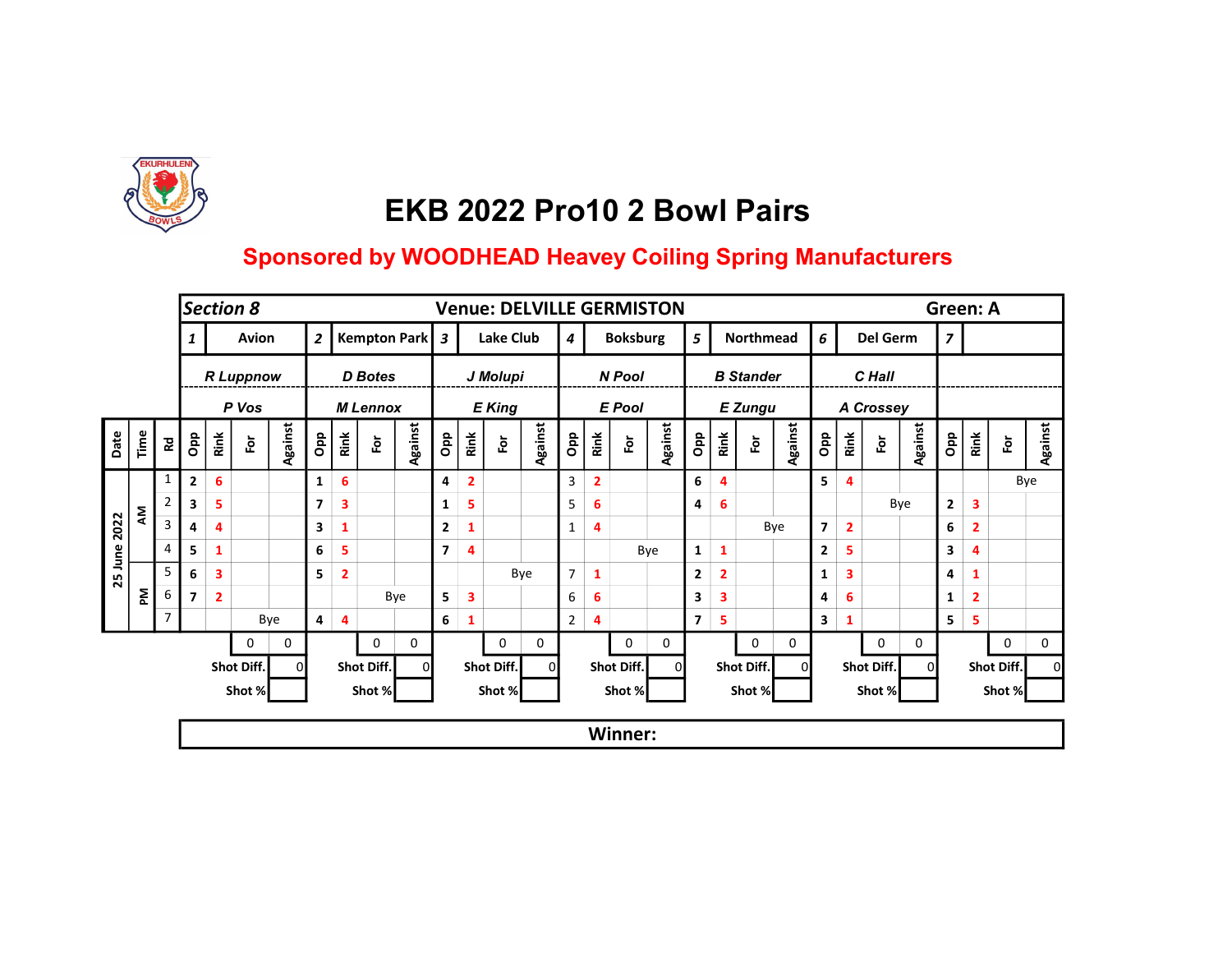

|         |      |                         |                          |                | Section 9         |                |                |                         |                      |         |                |                         | <b>Venue: BENONI CC</b> |         |                         |                         |                     |         |                |                |              |                  |                         |                         |                  |         | <b>Green: B</b> |              |               |         |
|---------|------|-------------------------|--------------------------|----------------|-------------------|----------------|----------------|-------------------------|----------------------|---------|----------------|-------------------------|-------------------------|---------|-------------------------|-------------------------|---------------------|---------|----------------|----------------|--------------|------------------|-------------------------|-------------------------|------------------|---------|-----------------|--------------|---------------|---------|
|         |      |                         |                          |                | Avion             |                | $\overline{2}$ |                         | Kempton Park 3       |         |                |                         | Lake Club               |         | $\overline{4}$          |                         | <b>Boksburg</b>     |         | 5              |                |              | <b>Northmead</b> | 6                       |                         | Del Germ         |         | $\overline{z}$  |              |               |         |
|         |      |                         |                          |                | A Smith-Louw      |                |                |                         | C du Plessies        |         |                |                         | <b>K</b> Korf           |         |                         |                         | I Croasdale         |         |                |                | T de Freitas |                  |                         |                         | <b>K</b> Preston |         |                 |              |               |         |
|         |      |                         |                          |                | <b>M Schwarty</b> |                |                |                         | <b>R</b> du Plessies |         |                |                         | G Korf                  |         |                         |                         | <b>D</b> Jorgenssen |         |                |                | D de Freitas |                  |                         |                         | M van Kuijeren   |         |                 |              |               |         |
| Date    | Time | <b>Rd</b>               | Opp                      | Rink           | Ĕ                 | <b>Against</b> | <b>ado</b>     | Rink                    | $\bf \bar{e}$        | Against | <b>a</b> p     | Rink                    | 효                       | Against | <b>ado</b>              | Rink                    | $\bf \bar{e}$       | Against | <b>a</b> p     | Rink           | Ĕŏ           | Against          | Opp                     | Rink                    | 应                | Against | <b>a</b> p      | Rink         | $\bf \bar{e}$ | Against |
|         |      | 1                       | $\mathbf{2}$             | 1              |                   |                | 1              | $\mathbf{1}$            |                      |         | 4              | 5                       |                         |         | 3                       | 5                       |                     |         | 6              | 3              |              |                  | 5.                      | $\overline{\mathbf{3}}$ |                  |         |                 |              |               | Bye     |
|         | ξ    | $\overline{2}$          | 3                        | $\overline{2}$ |                   |                | 7              | $\overline{4}$          |                      |         | $\mathbf{1}$   | $\overline{\mathbf{2}}$ |                         |         | 5                       | 1                       |                     |         | 4              | $\mathbf{1}$   |              |                  |                         |                         |                  | Bye     | $\mathbf{2}$    | 4            |               |         |
| 2022    |      | $\overline{\mathbf{3}}$ | 4                        | 3              |                   |                | 3              | 6                       |                      |         | $\mathbf{2}$   | 6                       |                         |         | $\mathbf{1}$            | $\overline{\mathbf{3}}$ |                     |         |                |                |              | Bye              | $\overline{\mathbf{z}}$ | 5                       |                  |         | 6               | 5            |               |         |
| 25 June |      | 4                       | 5                        | 6              |                   |                | 6              | $\overline{\mathbf{2}}$ |                      |         | $\overline{7}$ | 3                       |                         |         |                         |                         |                     | Bye     | 1              | 6              |              |                  | $\mathbf{2}$            | $\mathbf{2}$            |                  |         | 3               | 3            |               |         |
|         |      | 5                       | 6                        | 5              |                   |                | 5              | 5                       |                      |         |                |                         | Bye                     |         | $\overline{\mathbf{z}}$ | 6                       |                     |         | $\mathbf{2}$   | 5              |              |                  | 1                       | $\overline{4}$          |                  |         | 4               | 6            |               |         |
|         | 혼    | 6                       | $\overline{\phantom{a}}$ | 4              |                   |                |                |                         |                      | Bye     | 5              | 4                       |                         |         | 6                       | 1                       |                     |         | 3              | 4              |              |                  | 4                       | 1                       |                  |         | $\mathbf{1}$    | 5            |               |         |
|         |      | $\overline{7}$          |                          |                |                   | Bye            | 4              | $\overline{\mathbf{3}}$ |                      |         | 6              | 6                       |                         |         | $\mathbf{2}$            | 3                       |                     |         | $\overline{7}$ | $\overline{2}$ |              |                  | 3                       | 6                       |                  |         | 5               | $\mathbf{2}$ |               |         |
|         |      |                         |                          |                | 0                 | 0              |                |                         | 0                    | 0       |                |                         | 0                       | 0       |                         |                         | $\mathbf 0$         | 0       |                |                | $\mathbf 0$  | 0                |                         |                         | $\mathbf{0}$     | 0       |                 |              | $\mathbf 0$   | 0       |
|         |      |                         |                          |                | Shot Diff.        |                |                |                         | Shot Diff.           | 0       |                |                         | Shot Diff.              | ΩI      |                         |                         | Shot Diff.          |         |                |                | Shot Diff.   | ΩI               |                         |                         | Shot Diff.       | ΩI      |                 |              | Shot Diff.    |         |
|         |      |                         |                          |                | Shot %            |                |                |                         | Shot %               |         |                |                         | Shot %                  |         |                         |                         | Shot %              |         |                |                | Shot %       |                  |                         |                         | Shot %           |         |                 |              | Shot %        |         |
|         |      |                         |                          |                |                   |                |                |                         |                      |         |                |                         |                         |         |                         |                         | Winner:             |         |                |                |              |                  |                         |                         |                  |         |                 |              |               |         |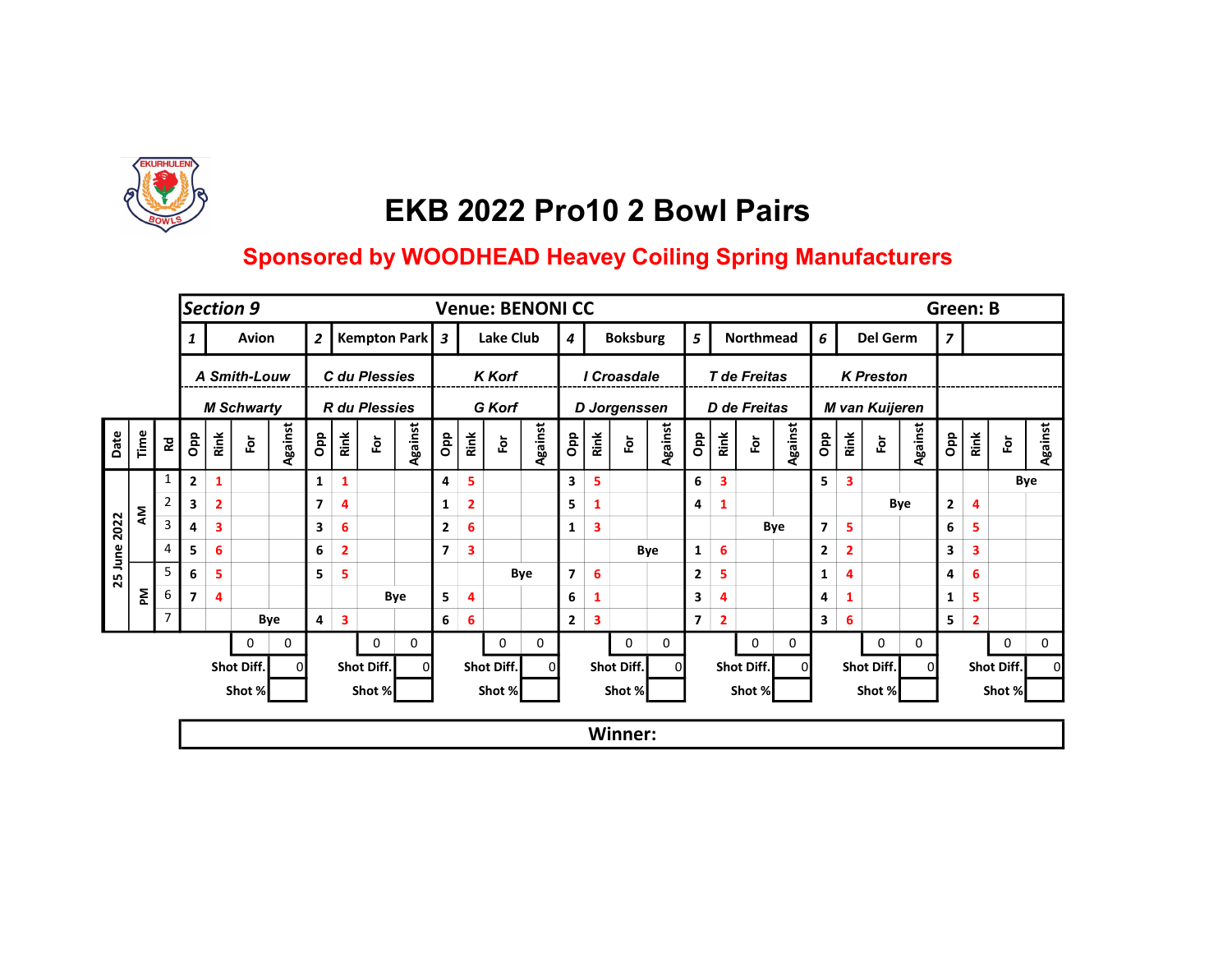

|         |      |                         |                          |                | Section 10   |                |                         |                |                         |                |                |                         |                | <b>Venue: BENONI CC</b> |                |                |                 |                |                |                         |               |                |                 |                |                  |                | Green: B       |                |             |         |
|---------|------|-------------------------|--------------------------|----------------|--------------|----------------|-------------------------|----------------|-------------------------|----------------|----------------|-------------------------|----------------|-------------------------|----------------|----------------|-----------------|----------------|----------------|-------------------------|---------------|----------------|-----------------|----------------|------------------|----------------|----------------|----------------|-------------|---------|
|         |      |                         |                          |                | Avion        |                | $\overline{2}$          |                |                         | Kempton Park 3 |                |                         | Lake Club      |                         | $\overline{4}$ |                | <b>Boksburg</b> |                | 5              |                         | Northmead     |                | $6\overline{6}$ |                | Del Germ         |                | $\overline{z}$ |                |             |         |
|         |      |                         |                          |                | N George     |                |                         |                | <b>M Rheerder</b>       |                |                |                         | <b>D</b> Frank |                         |                |                | J Viggers       |                |                |                         | S Hartle      |                |                 |                | <b>M</b> Barnard |                |                |                |             |         |
|         |      |                         |                          |                | O Walton     |                |                         |                | <b>N</b> Pretorius      |                |                |                         | S Booyse       |                         |                |                | R de Rosche     |                |                |                         | S Hill        |                |                 |                | <b>S</b> Johnson |                |                |                |             |         |
| Date    | Time | 运                       | Opp                      | Rink           | Ĕ            | <b>Against</b> | Opp                     | Rink           | $\overline{\mathsf{P}}$ | Against        | Opp            | Rink                    | $\bf \bar{e}$  | <b>Against</b>          | Opp            | Rink           | $\bf \bar{e}$   | <b>Against</b> | дар            | Rink                    | $\bf \bar{e}$ | <b>Against</b> | Opp             | Rink           | 효                | <b>Against</b> | дар            | Rink           | For         | Against |
|         |      | $\mathbf{1}$            | $\mathbf{2}$             | 6              |              |                | 1                       | 6              |                         |                | 4              | $\overline{\mathbf{2}}$ |                |                         | 3              | $\overline{2}$ |                 |                | 6              | 4                       |               |                | 5.              | 4              |                  |                |                |                |             | Bye     |
|         |      | $\overline{2}$          | 3                        | 5              |              |                | $\overline{\mathbf{z}}$ | 3              |                         |                | $\mathbf{1}$   | 5                       |                |                         | 5              | 6              |                 |                | 4              | 6                       |               |                |                 |                |                  | Bye            | $\mathbf{2}$   | 3              |             |         |
| 2022    | ξ    | $\overline{\mathbf{3}}$ | 4                        | 4              |              |                | 3                       | 1              |                         |                | $\mathbf{2}$   | $\mathbf{1}$            |                |                         | $\mathbf{1}$   | 4              |                 |                |                |                         |               | Bye            | $\overline{ }$  | $\overline{2}$ |                  |                | 6              | $\overline{2}$ |             |         |
| 25 June |      | 4                       | 5                        | 1              |              |                | 6                       | 5              |                         |                | $\overline{7}$ | $\overline{4}$          |                |                         |                |                |                 | Bye            | 1              | $\mathbf{1}$            |               |                | 2               | 5              |                  |                | 3              | 4              |             |         |
|         |      | 5                       | 6                        | 3              |              |                | 5                       | $\overline{2}$ |                         |                |                |                         |                | Bye                     | $\overline{7}$ | 1              |                 |                | $\mathbf{2}$   | $\overline{\mathbf{2}}$ |               |                | 1               | 3              |                  |                | 4              | 1              |             |         |
|         | 좀    | 6                       | $\overline{\phantom{a}}$ | $\overline{2}$ |              |                |                         |                |                         | Bye            | 5              | 3                       |                |                         | 6              | 6              |                 |                | 3              | $\overline{\mathbf{3}}$ |               |                | 4               | 6              |                  |                | 1              | $\overline{2}$ |             |         |
|         |      | $\overline{7}$          |                          |                |              | Bye            | 4                       | 4              |                         |                | 6 <sup>1</sup> | $\mathbf{1}$            |                |                         | $\overline{2}$ | 4              |                 |                | $\overline{7}$ | 5                       |               |                | 3               | 1              |                  |                | 5              | 5              |             |         |
|         |      |                         |                          |                | $\mathbf{0}$ | 0              |                         |                | 0                       | 0              |                |                         | 0              | 0                       |                |                | $\mathbf 0$     | 0              |                |                         | $\mathbf{0}$  | 0              |                 |                | $\mathbf{0}$     | $\mathbf 0$    |                |                | $\mathbf 0$ | 0       |
|         |      |                         |                          |                | Shot Diff.   | $\Omega$       |                         |                | Shot Diff.              | ΩI             |                |                         | Shot Diff.     | $\Omega$                |                |                | Shot Diff.      |                |                |                         | Shot Diff.    | ΟI             |                 |                | Shot Diff.       | ΩI             |                |                | Shot Diff.  |         |
|         |      |                         |                          |                | Shot %       |                |                         |                | Shot %                  |                |                |                         | Shot %         |                         |                |                | Shot %          |                |                |                         | Shot %        |                |                 |                | Shot %           |                |                |                | Shot %      |         |
|         |      |                         |                          |                |              |                |                         |                |                         |                |                |                         |                |                         |                |                | <b>Winner:</b>  |                |                |                         |               |                |                 |                |                  |                |                |                |             |         |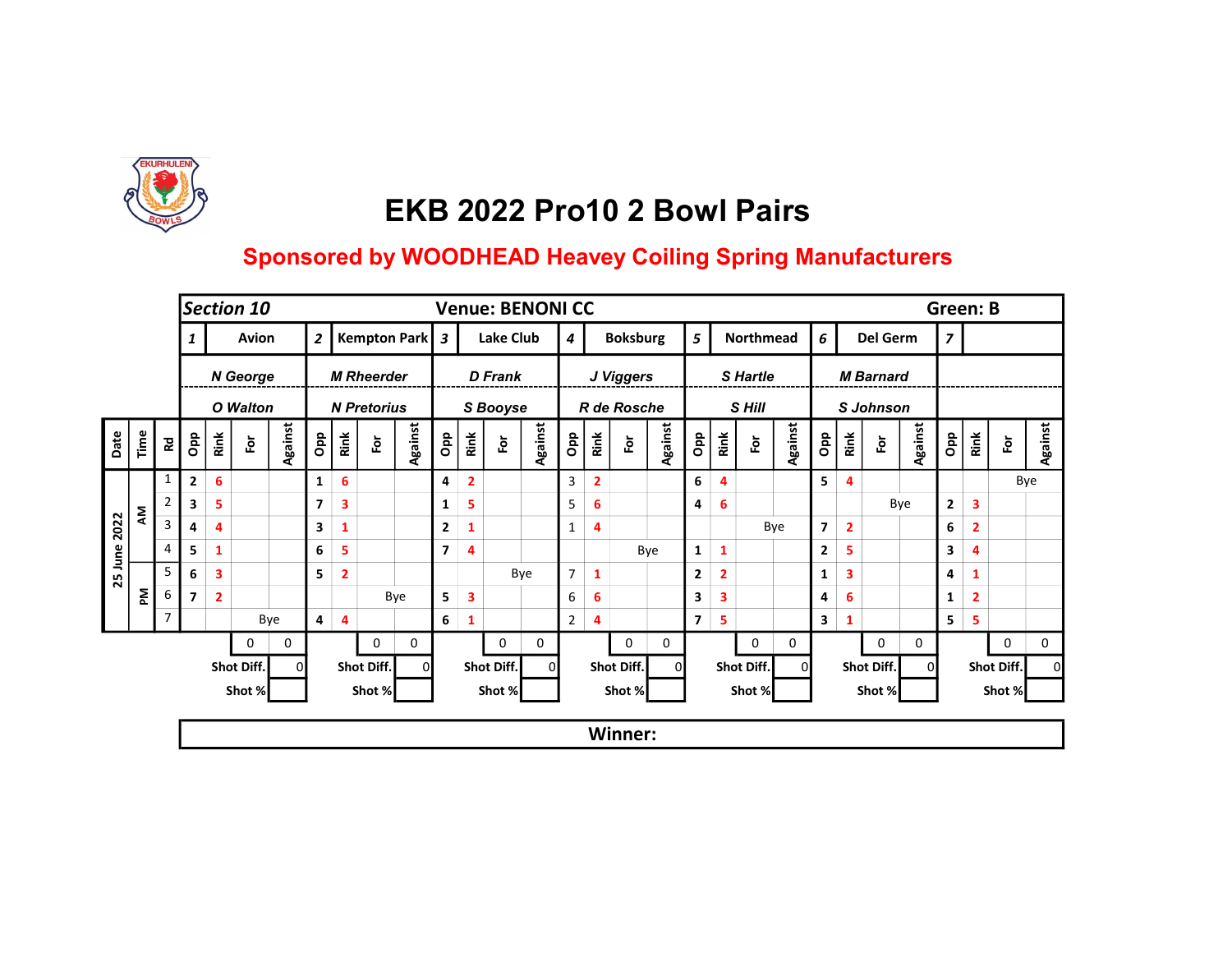

|         |      |                |                          |                | Section 11             |                |                |                         |                  |         |                |                         | <b>Venue: KEMPTON PARK</b> |          |                         |      |                     |         |                         |                         |             |                    |                         |            |                         |                   |         | <b>Green: B</b> |              |               |     |         |
|---------|------|----------------|--------------------------|----------------|------------------------|----------------|----------------|-------------------------|------------------|---------|----------------|-------------------------|----------------------------|----------|-------------------------|------|---------------------|---------|-------------------------|-------------------------|-------------|--------------------|-------------------------|------------|-------------------------|-------------------|---------|-----------------|--------------|---------------|-----|---------|
|         |      |                |                          |                | Avion                  |                | $\overline{2}$ |                         | Kempton Park 3   |         |                |                         | Lake Club                  |          | $\overline{4}$          |      | <b>Boksburg</b>     |         | 5                       |                         |             | <b>Benoni Bc</b>   | 6 <sup>1</sup>          |            |                         | Del Germ          |         | $\overline{z}$  |              |               |     |         |
|         |      |                |                          |                | <b>G</b> Grewe         |                |                |                         | J Botes          |         |                |                         | M van Heerden              |          |                         |      | <b>M Harwood</b>    |         |                         |                         |             | <b>G</b> Whitehorn |                         |            |                         | L Griffen         |         |                 |              |               |     |         |
|         |      |                |                          |                | <b>M</b> de Kock       |                |                |                         | <b>G</b> Standen |         |                |                         | <b>U Hardy</b>             |          |                         |      | <b>R</b> Monoyoudis |         |                         |                         |             | J Whitehorn        |                         |            |                         | <b>B</b> Benjamin |         |                 |              |               |     |         |
| Date    | Time | <b>Rd</b>      | Opp                      | Rink           | $\overline{\tilde{e}}$ | <b>Against</b> | <b>a</b> do    | Rink                    | $\bf \bar{e}$    | Against | <b>a</b> p     | Rink                    | è                          | Against  | <b>Opp</b>              | Rink | $\bf \bar{e}$       | Against | <b>a</b> p              | Rink                    | Ĕŏ          | Against            |                         | <b>a</b> p | Rink                    | 应                 | Against | <b>a</b> p      | Rink         | $\bf \bar{e}$ |     | Against |
|         |      | 1              | $\mathbf{2}$             | 1              |                        |                | 1              | $\mathbf{1}$            |                  |         | 4              | 5                       |                            |          | 3                       | 5    |                     |         | 6                       | $\overline{\mathbf{3}}$ |             |                    | 5.                      |            | $\overline{\mathbf{3}}$ |                   |         |                 |              |               | Bye |         |
|         | ξ    | $\overline{2}$ | 3                        | $\overline{2}$ |                        |                | 7              | $\overline{4}$          |                  |         | $\mathbf{1}$   | $\overline{\mathbf{2}}$ |                            |          | 5                       | 1    |                     |         | 4                       | $\mathbf{1}$            |             |                    |                         |            |                         | Bye               |         | $\mathbf{2}$    | 4            |               |     |         |
| 2022    |      | 3              | 4                        | 3              |                        |                | 3              | 6                       |                  |         | $\mathbf{2}$   | 6                       |                            |          | $\mathbf{1}$            | 3    |                     |         |                         |                         |             | Bye                | $\overline{\mathbf{z}}$ |            | 5                       |                   |         | 6               | 5            |               |     |         |
| 25 June |      | 4              | 5                        | 6              |                        |                | 6              | $\overline{\mathbf{2}}$ |                  |         | $\overline{7}$ | 3                       |                            |          |                         |      |                     | Bye     | 1                       | 6                       |             |                    | $\mathbf{2}$            |            | $\mathbf{2}$            |                   |         | 3               | 3            |               |     |         |
|         |      | 5              | 6                        | 5              |                        |                | 5              | 5                       |                  |         |                |                         | Bye                        |          | $\overline{\mathbf{z}}$ | 6    |                     |         | $\mathbf{2}$            | 5                       |             |                    | 1                       |            | $\overline{4}$          |                   |         | 4               | 6            |               |     |         |
|         | 혼    | 6              | $\overline{\phantom{a}}$ | 4              |                        |                |                |                         |                  | Bye     | 5              | 4                       |                            |          | 6                       | 1    |                     |         | 3                       | 4                       |             |                    | 4                       |            | 1                       |                   |         | $\mathbf{1}$    | 5            |               |     |         |
|         |      | $\overline{7}$ |                          |                |                        | Bye            | 4              | $\overline{\mathbf{3}}$ |                  |         | 6              | 6                       |                            |          | $\mathbf{2}$            | 3    |                     |         | $\overline{\mathbf{z}}$ | $\overline{2}$          |             |                    | 3                       |            | 6                       |                   |         | 5               | $\mathbf{2}$ |               |     |         |
|         |      |                |                          |                | 0                      | 0              |                |                         | 0                | 0       |                |                         | 0                          | 0        |                         |      | $\mathbf 0$         | 0       |                         |                         | $\mathbf 0$ | 0                  |                         |            |                         | $\mathbf{0}$      | 0       |                 |              | $\mathbf 0$   |     | 0       |
|         |      |                |                          |                | Shot Diff.             |                |                |                         | Shot Diff.       | 0       |                |                         | Shot Diff.                 | $\Omega$ |                         |      | Shot Diff.          |         |                         |                         | Shot Diff.  |                    | ΩI                      |            |                         | Shot Diff.        | ΩI      |                 |              | Shot Diff.    |     |         |
|         |      |                |                          |                | Shot %                 |                |                |                         | Shot %           |         |                |                         | Shot %                     |          |                         |      | Shot %              |         |                         |                         | Shot %      |                    |                         |            |                         | Shot %            |         |                 |              | Shot %        |     |         |
|         |      |                |                          |                |                        |                |                |                         |                  |         |                |                         |                            |          |                         |      | Winner:             |         |                         |                         |             |                    |                         |            |                         |                   |         |                 |              |               |     |         |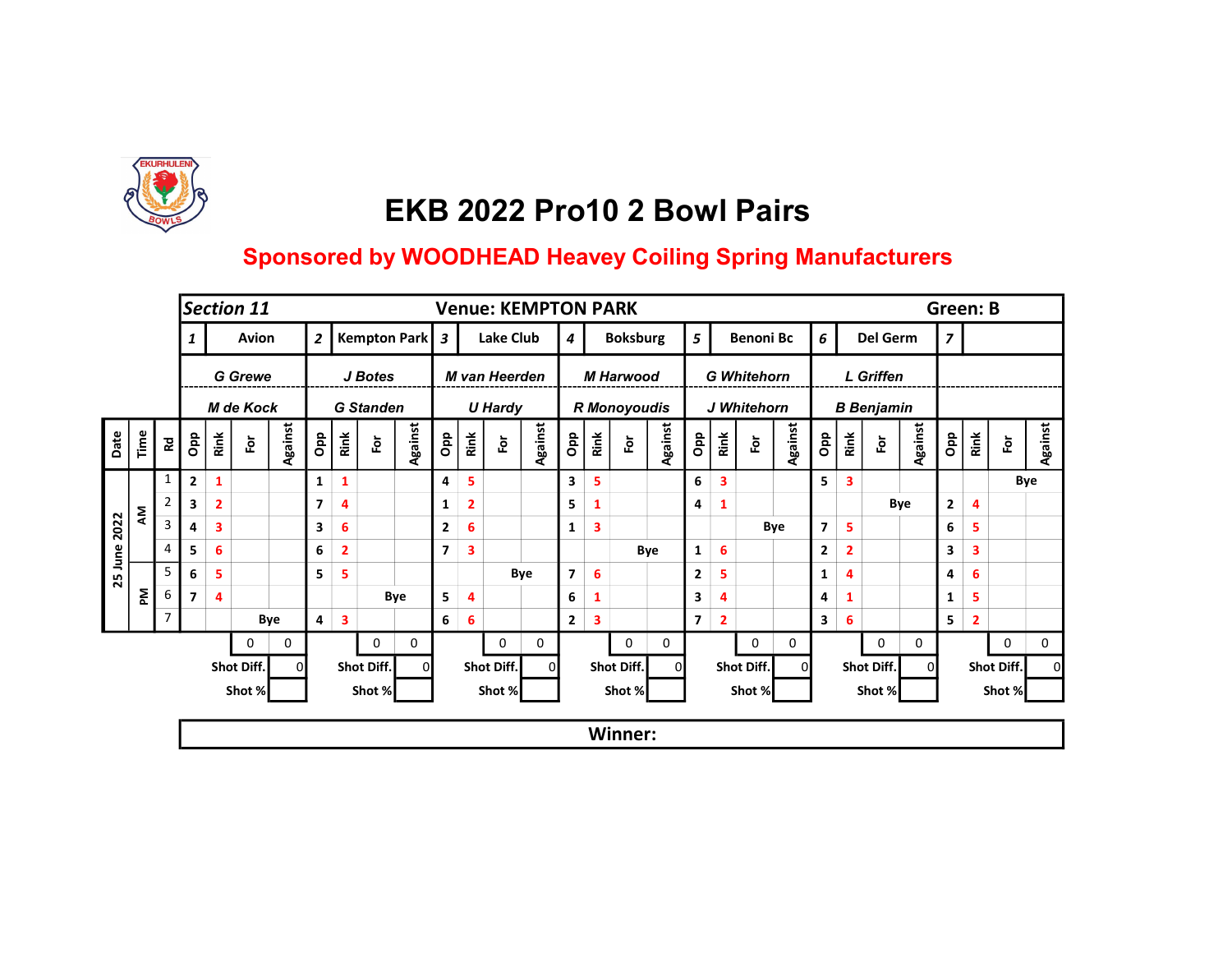

|      |      |                |                         |                | Section 12      |                |                |                         |                      |                |                |                         | <b>Venue: KEMPTON PARK</b> |         |                  |                |                   |         |                          |                         |                    |                |                         |                         |                   |         | <b>Green: B</b> |                |               |         |
|------|------|----------------|-------------------------|----------------|-----------------|----------------|----------------|-------------------------|----------------------|----------------|----------------|-------------------------|----------------------------|---------|------------------|----------------|-------------------|---------|--------------------------|-------------------------|--------------------|----------------|-------------------------|-------------------------|-------------------|---------|-----------------|----------------|---------------|---------|
|      |      |                |                         |                | Avion           |                | $\overline{2}$ |                         |                      | Kempton Park 3 |                |                         | Lake Club                  |         | $\boldsymbol{4}$ |                | <b>Boksburg</b>   |         | 5                        |                         | <b>Benoni Bc</b>   |                | 6                       |                         | <b>Reading CC</b> |         | $\overline{z}$  |                |               |         |
|      |      |                |                         |                | <b>K Ruddle</b> |                |                |                         | <b>W</b> Ferguson    |                |                |                         | <b>M Rudolph</b>           |         |                  |                | <b>R</b> Devy     |         |                          |                         | <b>M</b> Redshaw   |                |                         |                         | <b>L McKinnon</b> |         |                 |                |               |         |
|      |      |                |                         |                | <b>B</b> Swart  |                |                |                         | <b>C</b> Beherens    |                |                |                         | <b>T Zietsman</b>          |         |                  |                | <b>L</b> Johnston |         |                          |                         | <b>D</b> Griffiths |                |                         |                         | O Maguire         |         |                 |                |               |         |
| Date | Time | <b>R</b>       | Opp                     | Rink           | $\bf \bar{e}$   | <b>Against</b> | Opp            | Rink                    | $\mathbf{\tilde{e}}$ | Against        | Opp            | Rink                    | è                          | Against | <b>ado</b>       | Rink           | $\bf \bar{e}$     | Against | Opp                      | Rink                    | $\bf \bar{e}$      | <b>Against</b> | Opp                     | Rink                    | è                 | Against | <b>a</b> p      | Rink           | $\bf \bar{e}$ | Against |
|      |      | $\mathbf{1}$   | $\overline{2}$          | 6              |                 |                | 1              | 6                       |                      |                | 4              | $\overline{\mathbf{2}}$ |                            |         | 3                | $\overline{2}$ |                   |         | 6                        | $\overline{\mathbf{4}}$ |                    |                | 5                       | 4                       |                   |         |                 |                |               | Bye     |
|      |      |                | 3                       | 5              |                 |                | $\overline{ }$ | $\overline{\mathbf{3}}$ |                      |                | 1              | 5                       |                            |         | 5                | 6              |                   |         | 4                        | 6                       |                    |                |                         |                         |                   | Bye     | $\mathbf{2}$    | 3              |               |         |
| 2022 | ξ    | $\overline{3}$ | 4                       | 4              |                 |                | 3              | $\mathbf{1}$            |                      |                | $\mathbf{2}$   | 1                       |                            |         | 1                | 4              |                   |         |                          |                         |                    | Bye            | $\overline{\mathbf{z}}$ | $\overline{\mathbf{2}}$ |                   |         | 6               | $\overline{2}$ |               |         |
| June |      | 4              | 5                       | 1              |                 |                | 6              | 5                       |                      |                | $\overline{7}$ | 4                       |                            |         |                  |                |                   | Bye     | 1                        | $\mathbf{1}$            |                    |                | $\mathbf{2}$            | 5                       |                   |         | 3               | 4              |               |         |
| 25   |      | 5              | 6                       | 3              |                 |                | 5              | $\overline{\mathbf{2}}$ |                      |                |                |                         |                            | Bye     | $\overline{7}$   | 1              |                   |         | $\mathbf{2}$             | $\overline{2}$          |                    |                | 1                       | 3                       |                   |         | 4               |                |               |         |
|      | 혼    | 6              | $\overline{\mathbf{z}}$ | $\overline{2}$ |                 |                |                |                         |                      | Bye            | 5              | 3                       |                            |         | 6                | 6              |                   |         | 3                        | 3                       |                    |                | 4                       | 6                       |                   |         | $\mathbf{1}$    | $\overline{2}$ |               |         |
|      |      | 7              |                         |                |                 | Bye            | 4              | 4                       |                      |                | 6              | 1                       |                            |         | $\overline{2}$   | 4              |                   |         | $\overline{\phantom{a}}$ | 5                       |                    |                | 3                       | 1                       |                   |         | 5               | 5              |               |         |
|      |      |                |                         |                | $\mathbf{0}$    | 0              |                |                         | 0                    | 0              |                |                         | 0                          | 0       |                  |                | $\mathbf 0$       | 0       |                          |                         | 0                  | 0              |                         |                         | $\mathbf{0}$      | 0       |                 |                | $\mathbf 0$   | 0       |
|      |      |                |                         |                | Shot Diff.      | $\Omega$       |                |                         | Shot Diff.           | ΟI             |                |                         | Shot Diff.                 | ΩI      |                  |                | Shot Diff.        |         |                          |                         | Shot Diff.         | ΩI             |                         |                         | Shot Diff.        | ΩI      |                 |                | Shot Diff.    |         |
|      |      |                |                         |                | Shot %          |                |                |                         | Shot %               |                |                |                         | Shot %                     |         |                  |                | Shot %            |         |                          |                         | Shot %             |                |                         |                         | Shot %            |         |                 |                | Shot %        |         |
|      |      |                |                         |                |                 |                |                |                         |                      |                |                |                         |                            |         |                  |                | <b>Winner:</b>    |         |                          |                         |                    |                |                         |                         |                   |         |                 |                |               |         |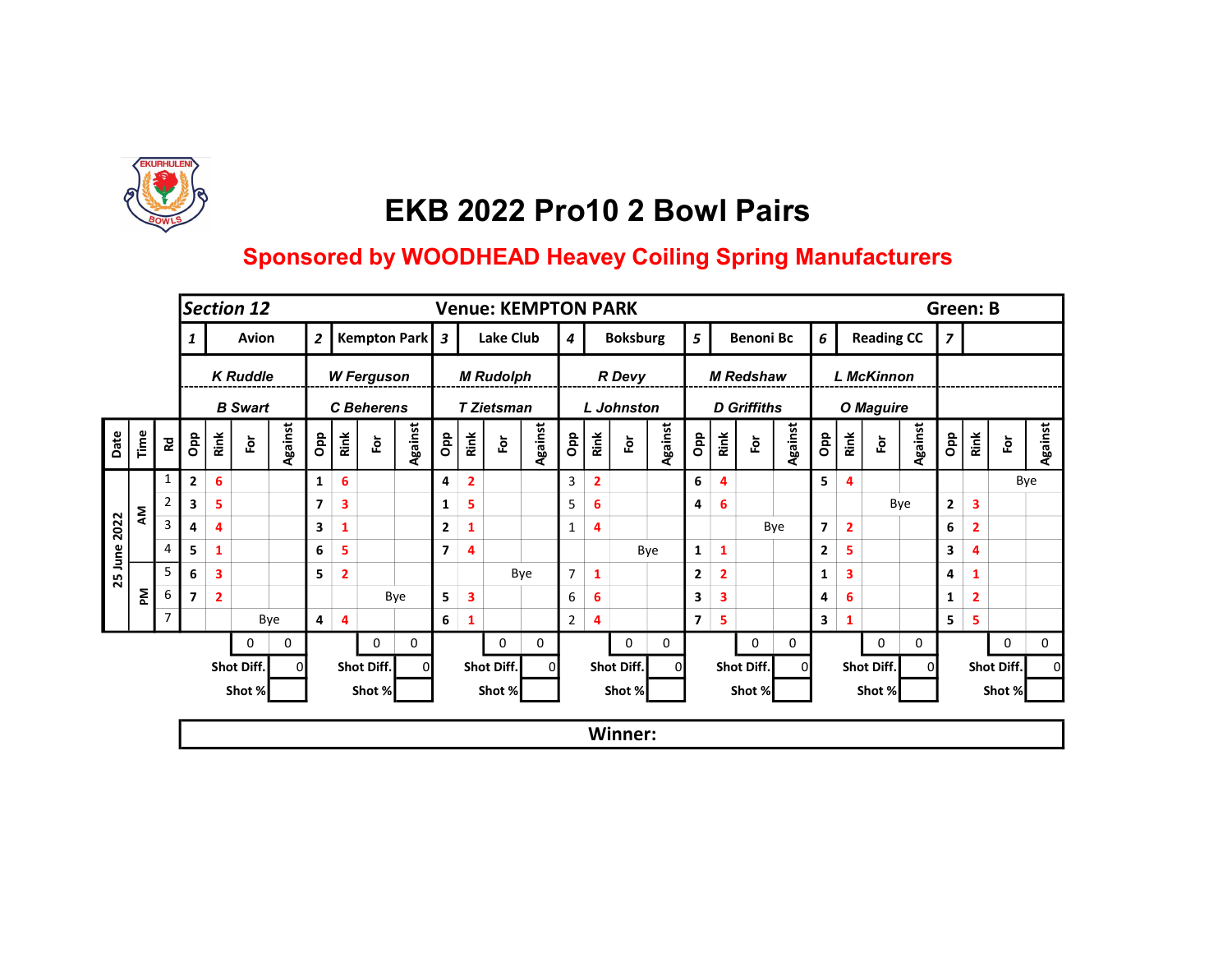

|                 |      |                |                                                                    |                | Section 13      |                |                |                         |                         |          |                         |                         |            | <b>Venue: ALBERTON</b>  |                     |      |                |                         |                         |                    |            |         |                         |                |                      |         | <b>Green: B</b> |              |               |         |
|-----------------|------|----------------|--------------------------------------------------------------------|----------------|-----------------|----------------|----------------|-------------------------|-------------------------|----------|-------------------------|-------------------------|------------|-------------------------|---------------------|------|----------------|-------------------------|-------------------------|--------------------|------------|---------|-------------------------|----------------|----------------------|---------|-----------------|--------------|---------------|---------|
|                 |      |                |                                                                    |                | Avion           |                | $\overline{2}$ | <b>Benoni CC</b>        |                         |          |                         |                         | Edenvale   |                         | Springs Town 5<br>4 |      |                |                         |                         | <b>Benoni Bc</b>   |            |         | 6                       |                | <b>Reading CC</b>    |         | $\overline{z}$  |              |               |         |
|                 |      |                |                                                                    |                | S Duigan        |                |                |                         | <b>S</b> Collard        |          |                         |                         | D Wysoke   |                         |                     |      | D Coetzee      |                         |                         | <b>W</b> Coetzer   |            |         |                         |                | C de Villiers        |         |                 |              |               |         |
|                 |      |                |                                                                    |                | <b>K Visser</b> |                |                |                         | <b>S</b> Collard        |          |                         |                         | E du Toit  |                         |                     |      | V Swanepoel    |                         |                         | <b>E</b> Whitehorn |            |         |                         |                | C Hague              |         |                 |              |               |         |
| Date            | Time | <b>Rd</b>      | Opp                                                                | Rink           | 应               | <b>Against</b> | <b>a</b> p     | Rink                    | $\overline{\mathbf{e}}$ | Against  | Opp                     | Rink                    | 호          | <b>Against</b>          | Opp                 | Rink | $\bf \bar{e}$  | Against                 | Opp                     | Rink               | 효          | Against | Opp                     | Rink           | $\tilde{\mathbf{p}}$ | Against | Opp             | Rink         | $\bf \bar{e}$ | Against |
|                 |      | 1              | $\mathbf{2}$                                                       | 1              |                 |                | 1              | $\mathbf{1}$            |                         |          | 4                       | 5                       |            |                         | 3                   | 5    |                |                         | 6                       | 3                  |            |         | 5.                      | 3              |                      |         |                 |              |               | Bye     |
|                 | ξ    | $\overline{2}$ | 3                                                                  | $\overline{2}$ |                 |                | $\overline{ }$ | 4                       |                         |          | $\mathbf{1}$            | $\overline{\mathbf{2}}$ |            |                         | 5                   | 1    |                |                         | 4                       | $\mathbf{1}$       |            |         |                         |                |                      | Bye     | $\mathbf{2}$    | 4            |               |         |
| 2022<br>25 June |      | 3              | 4                                                                  | 3              |                 |                | 3              | 6                       |                         |          | $\mathbf{2}$            | 6                       |            |                         | $\mathbf{1}$        | 3    |                |                         |                         |                    |            | Bye     | $\overline{\mathbf{z}}$ | 5              |                      |         | 6               | 5            |               |         |
|                 |      | $\overline{4}$ | 5                                                                  | 6              |                 |                | 6              | $\overline{\mathbf{2}}$ |                         |          | $\overline{\mathbf{z}}$ | 3                       |            |                         |                     |      |                | Bye                     | $\mathbf{1}$            | 6                  |            |         | 2                       | $\overline{2}$ |                      |         | 3               | 3            |               |         |
|                 |      | 5              | 6<br>5                                                             |                |                 | 5              | 5              |                         |                         |          |                         |                         | Bye        | $\overline{\mathbf{z}}$ | 6                   |      |                | $\overline{\mathbf{2}}$ | 5                       |                    |            | 1       | $\overline{4}$          |                |                      | 4       | 6               |              |               |         |
|                 | 론    | 6              | $\overline{\phantom{a}}$                                           | 4              |                 |                |                |                         |                         | Bye      | 5                       | 4                       |            |                         | 6                   | 1    |                |                         | 3                       | 4                  |            |         | 4                       | 1              |                      |         | $\mathbf{1}$    | 5            |               |         |
|                 |      | 7              |                                                                    |                |                 | Bye            | 4              | $\overline{\mathbf{3}}$ |                         |          | 6                       | 6                       |            |                         | $\mathbf{2}$        | 3    |                |                         | $\overline{\mathbf{z}}$ | $\overline{2}$     |            |         | 3                       | 6              |                      |         | 5               | $\mathbf{2}$ |               |         |
|                 |      |                |                                                                    |                | 0               | 0              |                |                         | $\mathbf 0$             | 0        |                         |                         | 0          | 0                       |                     |      | $\mathbf{0}$   | 0                       |                         |                    | 0          | 0       |                         |                | $\mathbf 0$          | 0       |                 |              | $\mathbf 0$   | 0       |
|                 |      |                |                                                                    |                | Shot Diff.      | $\Omega$       |                |                         | Shot Diff.              | $\Omega$ |                         |                         | Shot Diff. | 0                       |                     |      | Shot Diff.     |                         |                         |                    | Shot Diff. | ΩI      |                         |                | Shot Diff.           | ΩI      |                 |              | Shot Diff.    |         |
|                 |      |                | Shot %<br>Shot %<br>Shot %<br>Shot %<br>Shot %<br>Shot %<br>Shot % |                |                 |                |                |                         |                         |          |                         |                         |            |                         |                     |      |                |                         |                         |                    |            |         |                         |                |                      |         |                 |              |               |         |
|                 |      |                |                                                                    |                |                 |                |                |                         |                         |          |                         |                         |            |                         |                     |      | <b>Winner:</b> |                         |                         |                    |            |         |                         |                |                      |         |                 |              |               |         |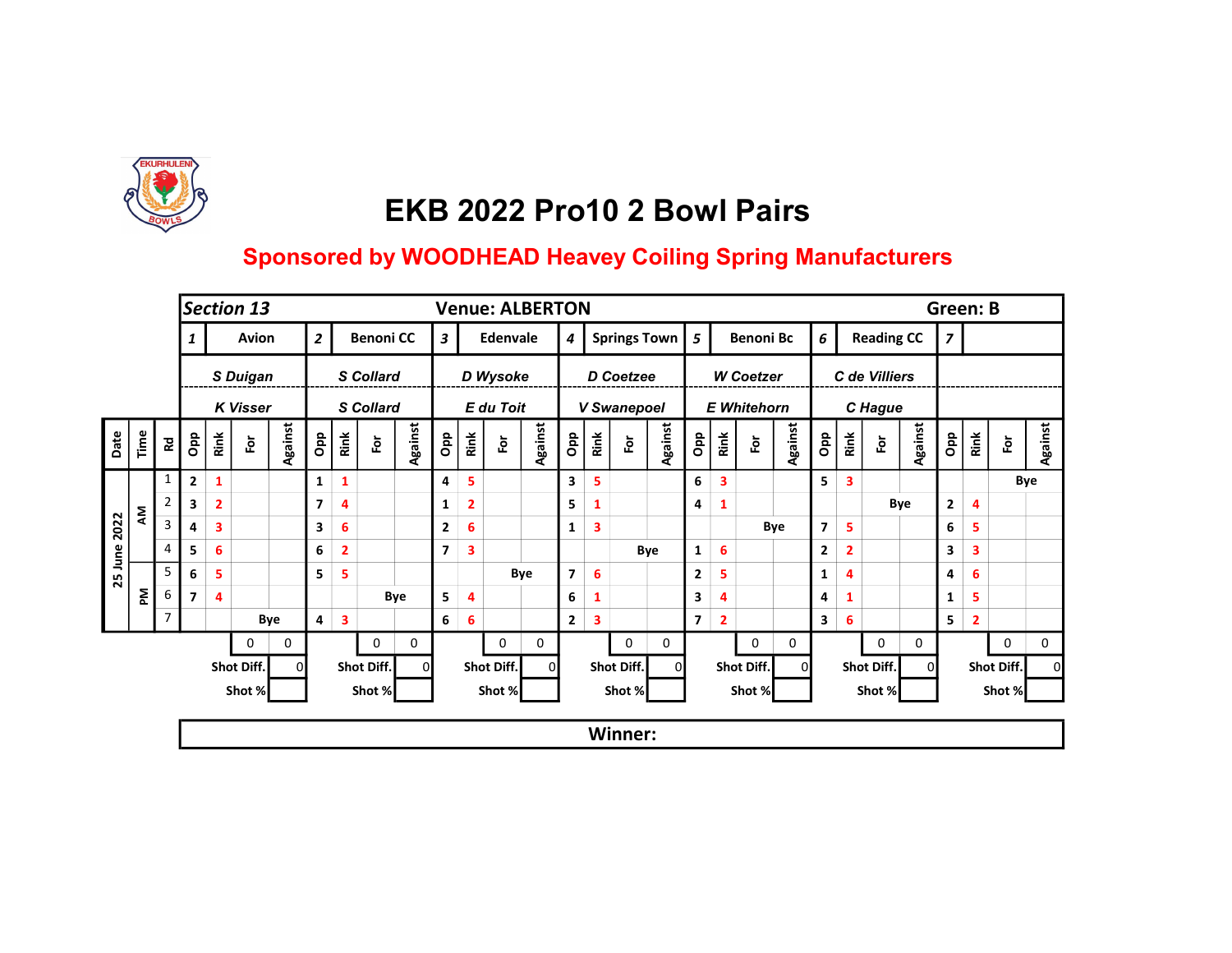

|                    |      |                                                                    | Section 14<br><b>Green: B</b><br><b>Venue: ALBERTON</b> |                |                 |                |                |                         |                         |                |                |                         |                  |                |                       |                |                         |         |                |                  |               |     |         |                |                   |            |                |              |                |             |         |
|--------------------|------|--------------------------------------------------------------------|---------------------------------------------------------|----------------|-----------------|----------------|----------------|-------------------------|-------------------------|----------------|----------------|-------------------------|------------------|----------------|-----------------------|----------------|-------------------------|---------|----------------|------------------|---------------|-----|---------|----------------|-------------------|------------|----------------|--------------|----------------|-------------|---------|
|                    |      |                                                                    |                                                         |                | Avion           |                | $\overline{2}$ | <b>Benoni CC</b>        |                         |                |                |                         | Edenvale         |                | Springs Town   5<br>4 |                |                         |         |                | <b>Benoni Bc</b> |               |     | 6       |                | <b>Reading CC</b> |            | $\overline{z}$ |              |                |             |         |
|                    |      |                                                                    |                                                         |                | <b>S</b> Bowles |                |                |                         | <b>M Thompson</b>       |                |                |                         | L Reed           |                | J Birbeck             |                |                         |         |                |                  | N Westmorland |     |         | L de Villiers  |                   |            |                |              |                |             |         |
|                    |      |                                                                    |                                                         |                | <b>N</b> McCann |                |                |                         | P Stopforth             |                |                |                         | <b>L</b> Hopkins |                | P Birbeck             |                |                         |         |                | C Nel            |               |     |         |                |                   | I Hague    |                |              |                |             |         |
| Date               | Time | <b>Rd</b>                                                          | Opp                                                     | Rink           | 应               | <b>Against</b> | <b>a</b> p     | Rink                    | $\overline{\mathbf{e}}$ | <b>Against</b> | <b>Opp</b>     | Rink                    | 호                | <b>Against</b> | <b>a</b> p            | Rink           | $\overline{\mathbf{e}}$ | Against | <b>a</b> dO    | Rink             | $\bf \bar{e}$ |     | Against | <b>a</b> do    | Rink              | è          | Against        | <b>ado</b>   | Rink           | For         | Against |
|                    |      | 1                                                                  | $\overline{2}$                                          | 6              |                 |                | 1              | 6                       |                         |                | 4              | $\overline{\mathbf{2}}$ |                  |                | 3                     | $\overline{2}$ |                         |         | 6              | 4                |               |     |         | 5              | $\overline{4}$    |            |                |              |                |             | Bye     |
|                    | ξ    | $\overline{2}$                                                     | 3                                                       | 5              |                 |                | 7              | $\overline{\mathbf{3}}$ |                         |                | 1              | 5                       |                  |                | 5                     | 6              |                         |         | 4              | 6                |               |     |         |                |                   |            | Bye            | $\mathbf{2}$ | 3              |             |         |
| 2022<br>June<br>25 |      | 3                                                                  | 4                                                       | 4              |                 |                | 3              | 1                       |                         |                | $\mathbf{2}$   | 1                       |                  |                | $\mathbf{1}$          | 4              |                         |         |                |                  |               | Bye |         | $\overline{7}$ | $\overline{2}$    |            |                | 6            | $\overline{2}$ |             |         |
|                    |      | $\overline{4}$                                                     | 5                                                       | 1              |                 |                | 6              | 5                       |                         |                | $\overline{7}$ | 4                       |                  |                |                       |                |                         | Bye     | $\mathbf{1}$   | $\mathbf{1}$     |               |     |         | 2              | 5                 |            |                | 3            | 4              |             |         |
|                    |      | 5                                                                  | 6                                                       | 3              |                 |                | 5              | $\overline{2}$          |                         |                |                |                         |                  | Bye            | $\overline{7}$        | $\mathbf{1}$   |                         |         | $\overline{2}$ | $\overline{2}$   |               |     |         | 1              | 3                 |            |                | 4            | 1              |             |         |
|                    | 론    | 6                                                                  | $\overline{7}$                                          | $\overline{2}$ |                 |                |                |                         |                         | Bye            | 5              | 3                       |                  |                | 6                     | 6              |                         |         | 3              | 3                |               |     |         | 4              | 6                 |            |                | 1            | $\mathbf{2}$   |             |         |
|                    |      | $\overline{7}$                                                     |                                                         |                |                 | Bye            | 4              | $\overline{4}$          |                         |                | 6              | 1                       |                  |                | 2                     | 4              |                         |         | $\overline{ }$ | 5                |               |     |         | 3              | 1                 |            |                | 5            | 5              |             |         |
|                    |      |                                                                    |                                                         |                | 0               | 0              |                |                         | 0                       | 0              |                |                         | 0                | 0              |                       |                | 0                       | 0       |                |                  | 0             |     | 0       |                |                   | 0          | 0              |              |                | $\mathbf 0$ | 0       |
|                    |      |                                                                    |                                                         |                | Shot Diff.      | $\Omega$       |                |                         | Shot Diff.              | 01             |                |                         | Shot Diff.       | ΩI             |                       |                | Shot Diff.              |         |                |                  | Shot Diff.    |     | ΩI      |                |                   | Shot Diff. | $\Omega$       |              |                | Shot Diff.  |         |
|                    |      | Shot %<br>Shot %<br>Shot %<br>Shot %<br>Shot %<br>Shot %<br>Shot % |                                                         |                |                 |                |                |                         |                         |                |                |                         |                  |                |                       |                |                         |         |                |                  |               |     |         |                |                   |            |                |              |                |             |         |
|                    |      |                                                                    |                                                         |                |                 |                |                |                         |                         |                |                |                         |                  |                |                       |                | Winner:                 |         |                |                  |               |     |         |                |                   |            |                |              |                |             |         |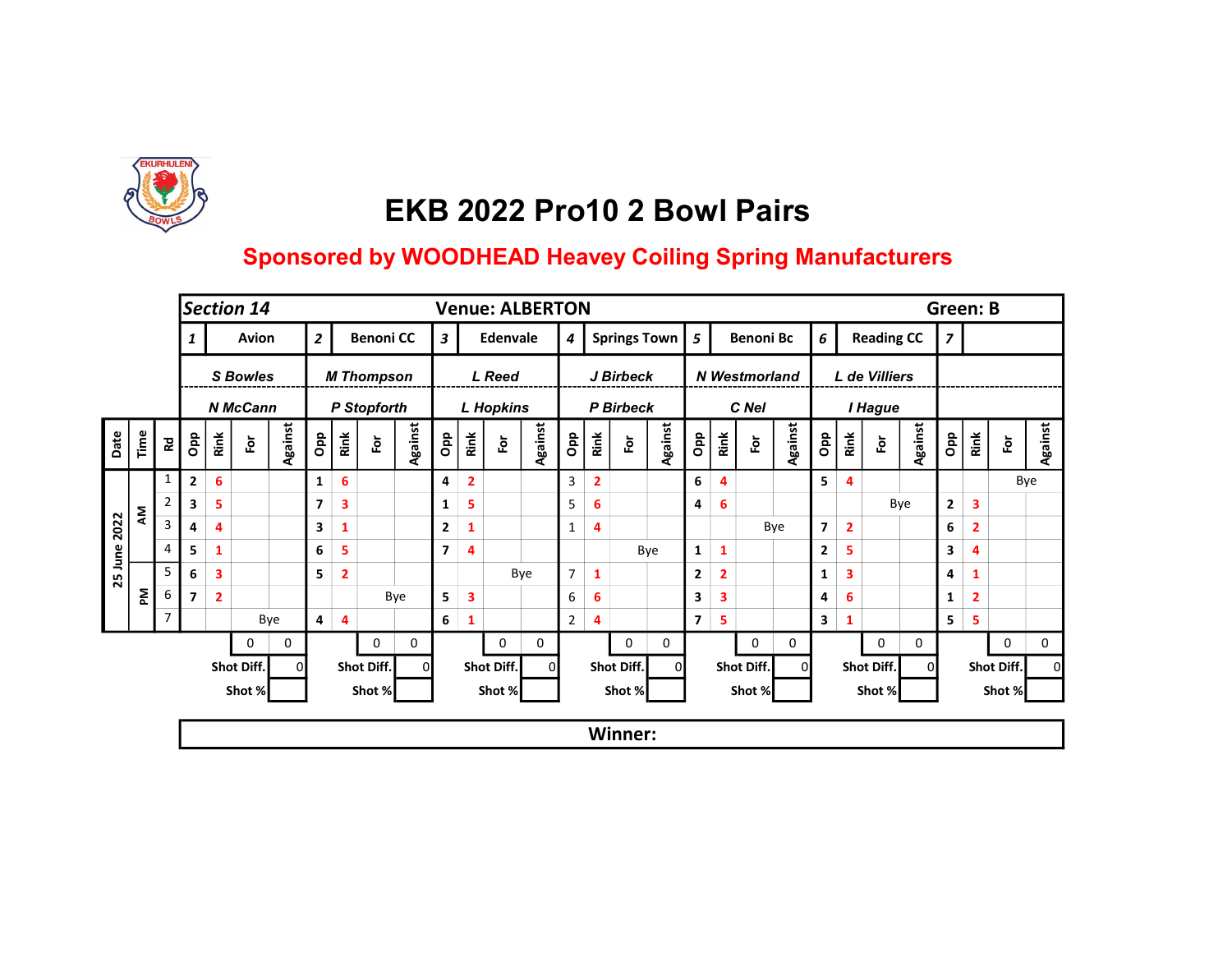

|                         |      |              |                                                                    |                | <b>Section 15</b> |                |                |                         |                         |         |                |                | <b>Venue: DELVILLE GERMISTON</b> |                |                  |      |                  |              |                         |                |                  |         |                         |                         |                         |                | <b>Green: B</b> |              |               |         |
|-------------------------|------|--------------|--------------------------------------------------------------------|----------------|-------------------|----------------|----------------|-------------------------|-------------------------|---------|----------------|----------------|----------------------------------|----------------|------------------|------|------------------|--------------|-------------------------|----------------|------------------|---------|-------------------------|-------------------------|-------------------------|----------------|-----------------|--------------|---------------|---------|
|                         |      |              |                                                                    |                | Avion             |                | $\overline{2}$ |                         | <b>Benoni CC</b>        |         | $\mathbf{3}$   |                | Edenvale                         |                | $\boldsymbol{4}$ |      |                  | Springs Town | 5                       |                | <b>Benoni Bc</b> |         |                         |                         | 6   Modderbee CS   7    |                |                 |              |               |         |
|                         |      |              |                                                                    |                | <b>G</b> Viviers  |                |                |                         | <b>M</b> Tearnan        |         |                |                | <b>D</b> Dreyer                  |                |                  |      | <b>T</b> Hatting |              |                         |                | <b>W</b> Giesing |         |                         |                         | <b>W</b> Viljoen        |                |                 |              |               |         |
|                         |      |              |                                                                    |                | Q Bratose         |                |                |                         | <b>T Stopforth</b>      |         |                |                | <b>R</b> Pieters                 |                |                  |      | <b>I Hatting</b> |              |                         |                | <b>R</b> Giesing |         |                         |                         | <b>T Viljoen</b>        |                |                 |              |               |         |
| Date                    | Time | <b>R</b>     | Opp                                                                | Rink           | $\bf \bar{e}$     | <b>Against</b> | Opp            | Rink                    | $\overline{\mathsf{P}}$ | Against | Opp            | Rink           | $\overline{\tilde{c}}$           | <b>Against</b> | <b>a</b> p       | Rink | $\bf \bar{e}$    | Against      | Opp                     | Rink           | 훈                | Against | Opp                     | Rink                    | $\overline{\mathbf{e}}$ | <b>Against</b> | <b>Opp</b>      | Rink         | $\bf \bar{e}$ | Against |
|                         |      | $\mathbf{1}$ | $\overline{2}$                                                     | 1              |                   |                | 1              | $\mathbf{1}$            |                         |         | 4              | 5              |                                  |                | 3                | 5    |                  |              | 6                       | 3              |                  |         | 5.                      | $\overline{\mathbf{3}}$ |                         |                |                 |              |               | Bye     |
| ξ<br>2022<br>June<br>25 |      |              | 3                                                                  | $\overline{2}$ |                   |                | $\overline{ }$ | $\overline{4}$          |                         |         | 1              | $\overline{2}$ |                                  |                | 5                | 1    |                  |              | 4                       | $\mathbf{1}$   |                  |         |                         |                         |                         | Bye            | $\mathbf{2}$    | 4            |               |         |
|                         |      | 3            | 4                                                                  | 3              |                   |                | 3              | 6                       |                         |         | $\mathbf{2}$   | 6              |                                  |                | $\mathbf{1}$     | 3    |                  |              |                         |                |                  | Bye     | $\overline{\mathbf{z}}$ | 5                       |                         |                | 6               | 5            |               |         |
|                         |      | 4            | 5                                                                  | 6              |                   |                | 6              | $\overline{2}$          |                         |         | $\overline{7}$ | 3              |                                  |                |                  |      |                  | Bye          | 1                       | 6              |                  |         | $\mathbf{2}$            | $\overline{2}$          |                         |                | 3               | 3            |               |         |
|                         |      | 5            | 6                                                                  | 5              |                   |                | 5              | 5                       |                         |         |                |                | Bye                              |                | $\overline{7}$   | 6    |                  |              | $\mathbf{2}$            | 5              |                  |         | 1                       | 4                       |                         |                | 4               | 6            |               |         |
|                         | 혼    | 6            | $\overline{ }$                                                     | 4              |                   |                |                |                         |                         | Bye     | 5              | 4              |                                  |                | 6                | 1    |                  |              | 3                       | 4              |                  |         | 4                       | 1                       |                         |                | $\mathbf{1}$    | 5            |               |         |
|                         |      | 7            |                                                                    |                |                   | Bye            | 4              | $\overline{\mathbf{3}}$ |                         |         | 6              | 6              |                                  |                | $\mathbf{2}$     | 3    |                  |              | $\overline{\mathbf{z}}$ | $\overline{2}$ |                  |         | 3                       | 6                       |                         |                | 5               | $\mathbf{2}$ |               |         |
|                         |      |              |                                                                    |                | 0                 | 0              |                |                         | 0                       | 0       |                |                | 0                                | 0              |                  |      | $\mathbf 0$      | 0            |                         |                | 0                | 0       |                         |                         | $\mathbf{0}$            | 0              |                 |              | $\mathbf 0$   | 0       |
|                         |      |              |                                                                    |                | Shot Diff.        | $\Omega$       |                |                         | Shot Diff.              | ΟI      |                |                | Shot Diff.                       | ΩI             |                  |      | Shot Diff.       |              |                         |                | Shot Diff.       | ΩI      |                         |                         | Shot Diff.              | ΩI             |                 |              | Shot Diff.    |         |
|                         |      |              | Shot %<br>Shot %<br>Shot %<br>Shot %<br>Shot %<br>Shot %<br>Shot % |                |                   |                |                |                         |                         |         |                |                |                                  |                |                  |      |                  |              |                         |                |                  |         |                         |                         |                         |                |                 |              |               |         |
|                         |      |              |                                                                    |                |                   |                |                |                         |                         |         |                |                |                                  |                |                  |      | <b>Winner:</b>   |              |                         |                |                  |         |                         |                         |                         |                |                 |              |               |         |